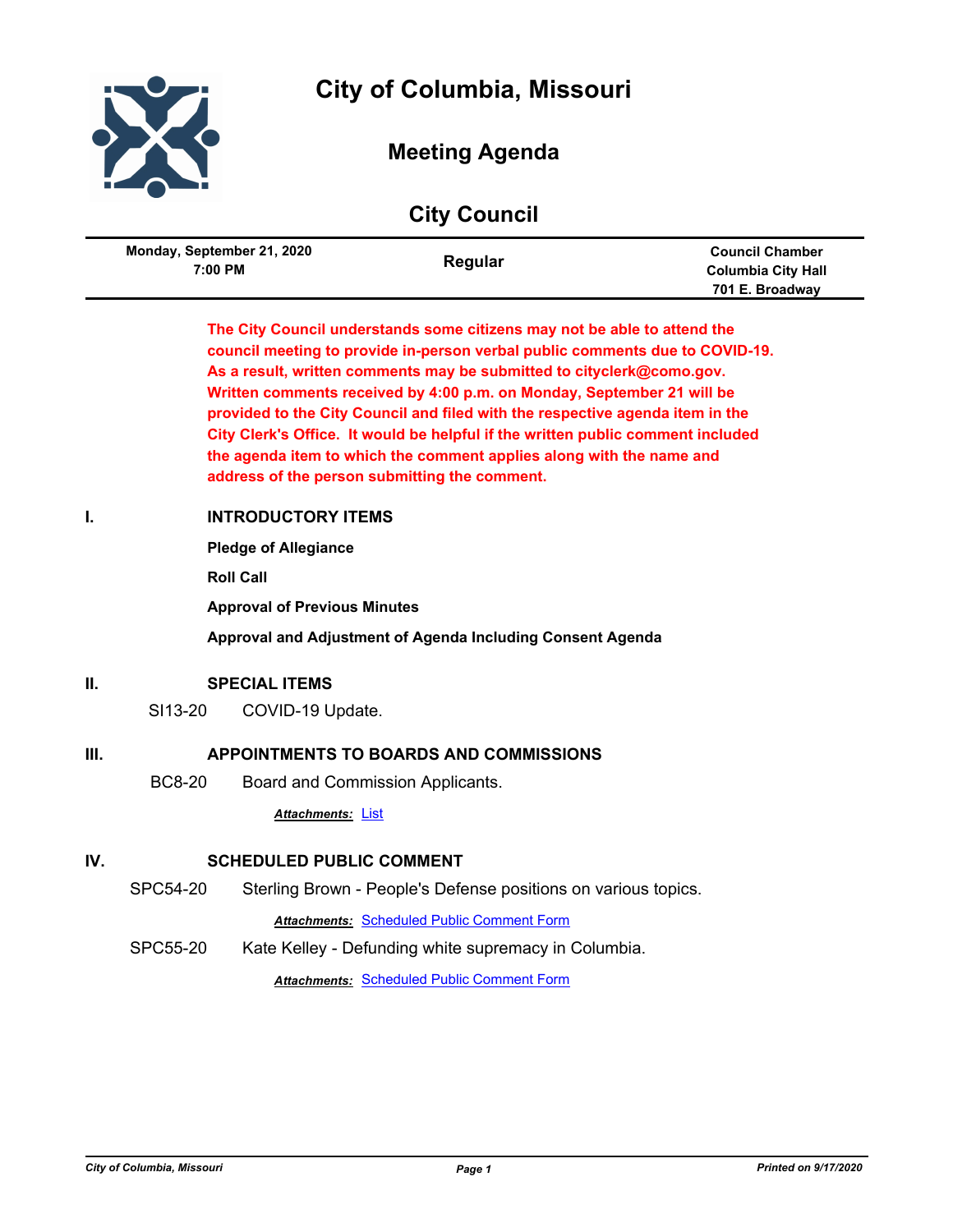| V. |                                                                                                                                                | <b>PUBLIC HEARINGS</b>                                                                                          |
|----|------------------------------------------------------------------------------------------------------------------------------------------------|-----------------------------------------------------------------------------------------------------------------|
|    | PH30-20                                                                                                                                        | FY 2021 Annual Budget for the City of Columbia.                                                                 |
|    |                                                                                                                                                | (Continued from the September 8, 2020 Council Meeting.)                                                         |
|    |                                                                                                                                                | Recommended Action: [See B210-20/Mayor Memo]                                                                    |
|    |                                                                                                                                                | <b>Attachments: Council Memo</b>                                                                                |
|    | B210-20                                                                                                                                        | Adopting the FY 2021 Annual Budget for the City of Columbia.                                                    |
|    |                                                                                                                                                | (Continued from the September 8, 2020 Council Meeting.)                                                         |
|    |                                                                                                                                                | Recommended Action: [Read & Vote/Mayor Memo]                                                                    |
|    |                                                                                                                                                | Attachments: Amendment Sheet dated 9-17-20                                                                      |
|    |                                                                                                                                                | <b>Amendment Sheet dated 9-3-20</b>                                                                             |
|    |                                                                                                                                                | Supplemental - Vidwest Correspondence                                                                           |
|    |                                                                                                                                                | <b>Supplemental - Parks and Recreation Commission</b>                                                           |
|    |                                                                                                                                                | Supplemental - Commission on Cultural Affairs - 8/17                                                            |
|    |                                                                                                                                                | Supplemental - Housing and Community Development Commission - 8/17                                              |
|    |                                                                                                                                                | Supplemental - Human Services Commission - 8/17                                                                 |
|    |                                                                                                                                                | <b>Supplemental - Convention and Visitors Advisory Board - 8/17</b>                                             |
|    |                                                                                                                                                | <b>Council Memo</b>                                                                                             |
|    |                                                                                                                                                | Ordinance                                                                                                       |
|    |                                                                                                                                                | <b>Exhibit A to Ordinance</b>                                                                                   |
|    | B211-20<br>Amending Chapter 22 of the City Code to eliminate transportation fares in FY<br>2021 for users of the GoCOMO Public Transit System. |                                                                                                                 |
|    |                                                                                                                                                | (Continued from the September 8, 2020 Council Meeting.)                                                         |
|    |                                                                                                                                                | Recommended Action: [Read & Vote/Mayor Memo]                                                                    |
|    |                                                                                                                                                | <b>Attachments: Council Memo</b>                                                                                |
|    |                                                                                                                                                | Ordinance                                                                                                       |
|    | B232-20                                                                                                                                        | Amending Chapter 19 of the City Code as it relates to personnel policies,<br>procedures, rules and regulations. |
|    |                                                                                                                                                | Recommended Action: [2nd Read & Vote/Mayor Memo]                                                                |
|    |                                                                                                                                                | <b>Attachments: Amendment Sheet</b>                                                                             |
|    |                                                                                                                                                | <b>Supplemental Council Memo</b>                                                                                |
|    |                                                                                                                                                | <b>Council Memo</b>                                                                                             |
|    |                                                                                                                                                | <b>Ordinance</b>                                                                                                |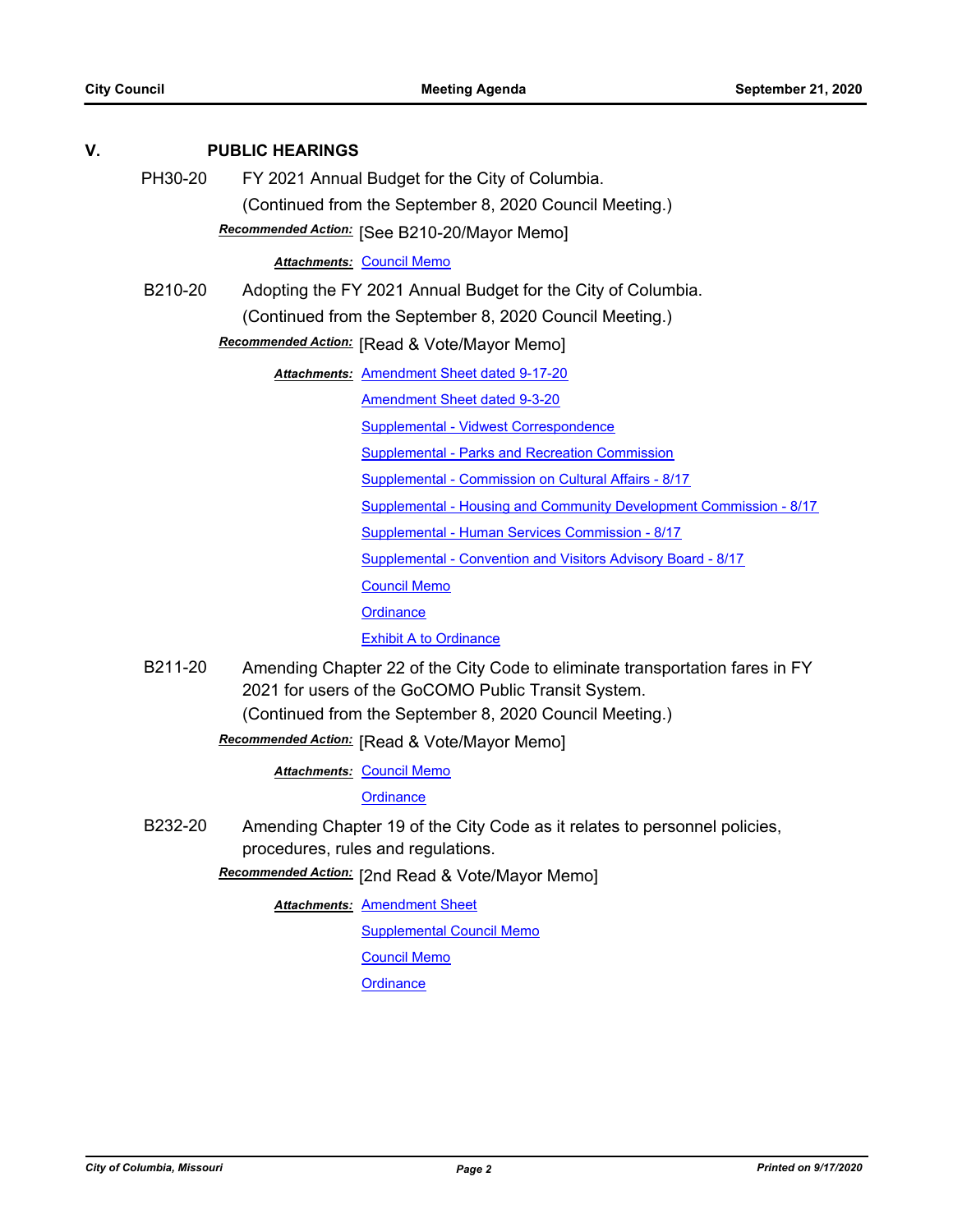B233-20 Amending Chapter 22 of the City Code as it relates to residential curbside refuse and recycling collection.

[2nd Read & Vote/Mayor Memo] *Recommended Action:*

**Attachments: [Council Memo](http://gocolumbiamo.legistar.com/gateway.aspx?M=F&ID=79ae2610-37b8-4a41-8e20-52496cd08547.docx)** 

**[Ordinance](http://gocolumbiamo.legistar.com/gateway.aspx?M=F&ID=51dd93f4-8d9c-4bf0-8997-85e754b96ecc.doc)** 

B234-20 Adopting FY 2021 Classification and Pay Plans; establishing implementation dates of September 20, 2020 and October 1, 2020; providing for salary adjustments for eligible employees.

Recommended Action: [2nd Read & Vote/Mayor Memo]

**Attachments: [Council Memo](http://gocolumbiamo.legistar.com/gateway.aspx?M=F&ID=58c42595-99f8-4817-a0de-938b5e2e0b04.docx)** 

[Summary of Classification and Pay Plan Amendments-eff 9/20/20](http://gocolumbiamo.legistar.com/gateway.aspx?M=F&ID=3a55c08c-08d7-419b-9e4a-98a81f4a3f43.doc) [Summary of Classification and Pay Plan Amendments-eff 10/1/20](http://gocolumbiamo.legistar.com/gateway.aspx?M=F&ID=d8dca568-769a-47cc-89da-9f46af338dfd.doc) **[Ordinance](http://gocolumbiamo.legistar.com/gateway.aspx?M=F&ID=6db02a81-02ee-4211-9cd6-5abaf94e2c84.doc)** [Exhibit A to Ordinance](http://gocolumbiamo.legistar.com/gateway.aspx?M=F&ID=5becc747-ba2e-4e25-b9de-ca28c4b2590e.pdf) [Exhibit B to Ordinance](http://gocolumbiamo.legistar.com/gateway.aspx?M=F&ID=e7c4d5d8-2d0a-4238-ae4a-dc906b3ebe58.pdf)

- B235-20 Establishing plan year 2021 active employee medical premium rates, active employee and retiree dental premium rates, and non-Medicare medical rates for the City of Columbia; providing for payroll withholdings.
	- Recommended Action: [2nd Read & Vote/Mayor Memo]

**Attachments: [Amendment Sheet](http://gocolumbiamo.legistar.com/gateway.aspx?M=F&ID=7f41e771-8ffb-4d7b-bd47-bdd30f6db41b.pdf)** [Supplemental Council Memo](http://gocolumbiamo.legistar.com/gateway.aspx?M=F&ID=96bbafb4-38df-4d76-a167-d43b3404b6b7.docx) [Council Memo](http://gocolumbiamo.legistar.com/gateway.aspx?M=F&ID=f344ff4d-b9a2-4d57-ab64-3f413b1505ce.docx) **[Ordinance](http://gocolumbiamo.legistar.com/gateway.aspx?M=F&ID=9d489740-cfbb-4b49-ad83-d53ed2c7500a.doc)** [Exhibit A to Ordinance](http://gocolumbiamo.legistar.com/gateway.aspx?M=F&ID=cc7b62e4-f386-4353-bc22-443d818a3c0d.pdf) [Exhibit B to Ordinance](http://gocolumbiamo.legistar.com/gateway.aspx?M=F&ID=119905bc-5113-454a-b7ef-8bdc481f5ec4.pdf) [Exhibit C to Ordinance](http://gocolumbiamo.legistar.com/gateway.aspx?M=F&ID=3b9ad44b-88a5-4f0e-90ed-cac515eb8f2a.pdf)

- PH31-20 Proposed Phase I construction of the Perche Creek Trail, from the MKT Trail to Gillespie Bridge Road, to include construction of a 10-foot wide concrete trail, a bridge over the Perche Creek and a small trailhead on the south side of Gillespie Bridge Road.
	- [See B247-20/Mayor Memo] *Recommended Action:*

**Attachments: [Council Memo](http://gocolumbiamo.legistar.com/gateway.aspx?M=F&ID=7a0a8f16-8607-4c22-8176-7bf3c2978be4.docx)** 

[Perche Creek Trail Plan](http://gocolumbiamo.legistar.com/gateway.aspx?M=F&ID=d8a58c24-91d0-4678-875b-773b587d722d.pdf)

[Perche MDC Mitigation Project Plan](http://gocolumbiamo.legistar.com/gateway.aspx?M=F&ID=736867a7-50b2-4035-8d8c-ec99944b0908.pdf)

[Public Comments](http://gocolumbiamo.legistar.com/gateway.aspx?M=F&ID=55862bee-33fd-4f38-bffe-a7bafbd80d7e.pdf)

[Mid-Missouri Radio Control Association Agreement](http://gocolumbiamo.legistar.com/gateway.aspx?M=F&ID=433b6962-3926-45b2-893a-7e77bcd0b6fa.pdf)

[Parks & Recreation Commission July 2020 Minutes \(Draft\)](http://gocolumbiamo.legistar.com/gateway.aspx?M=F&ID=e42df245-6dc4-4c71-b178-1436799b722a.pdf)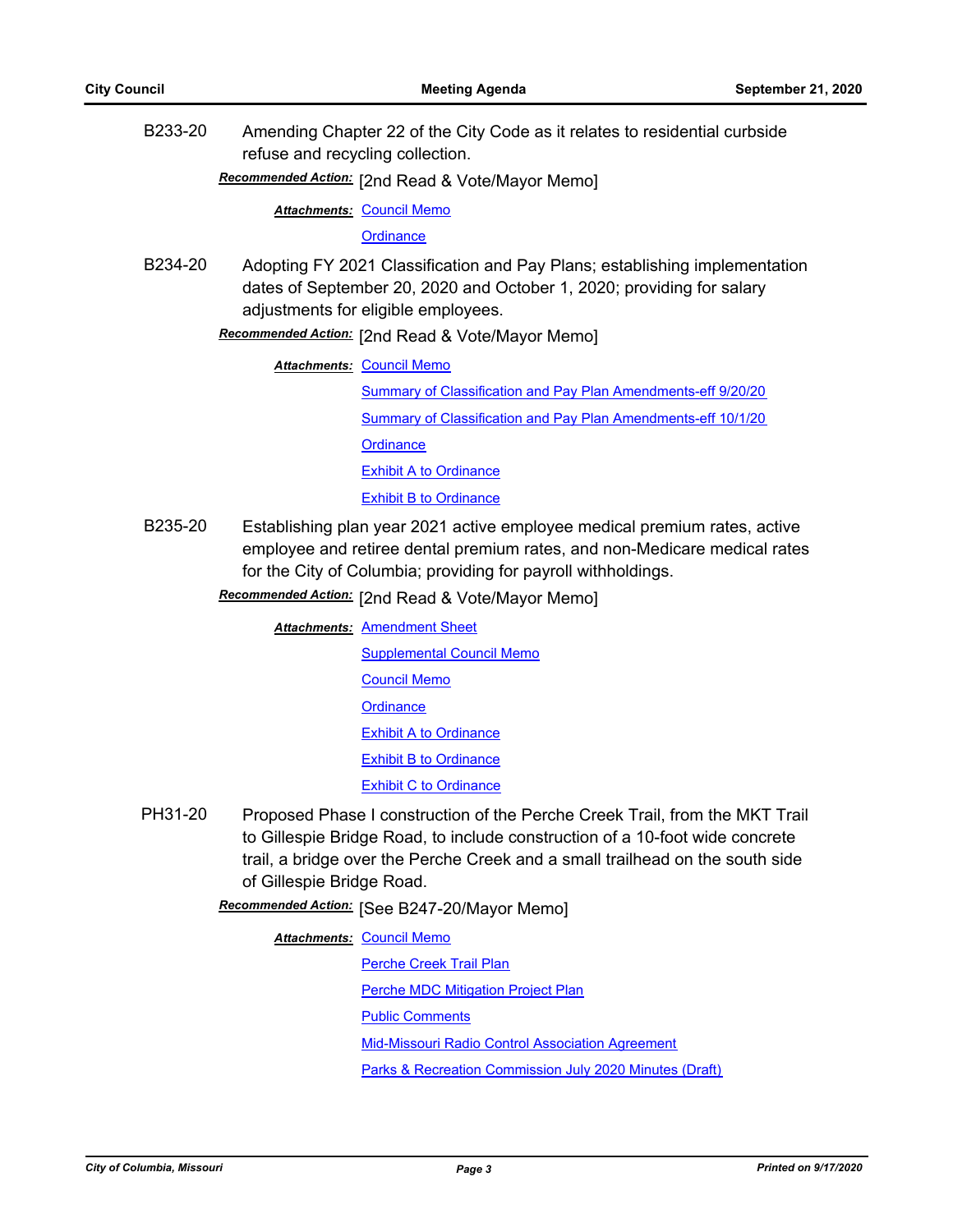B247-20 Authorizing Phase I construction of the Perche Creek Trail, from the MKT Trail to Gillespie Bridge Road, to include construction of a 10-foot wide concrete trail, a bridge over the Perche Creek and a small trailhead on the south side of Gillespie Bridge Road; calling for bids through the Purchasing Division for a portion of the project; authorizing an agreement for professional engineering services with Crocket Engineering Consultants, LLC for design of the trail project.

Recommended Action: [2nd Read & Vote/Mayor Memo]

### **Attachments: [Council Memo](http://gocolumbiamo.legistar.com/gateway.aspx?M=F&ID=87ab708b-e1fb-4c32-b53a-dce90a42c088.docx)**

[Perche Creek Trail Plan](http://gocolumbiamo.legistar.com/gateway.aspx?M=F&ID=fe6eaa50-b26c-4a54-87a8-bcceb855a51f.pdf) [Perche MDC Mitigation Project Plan](http://gocolumbiamo.legistar.com/gateway.aspx?M=F&ID=9d36fb8a-258b-4eb7-909a-c6a6ea297ad1.pdf) [Public Comments](http://gocolumbiamo.legistar.com/gateway.aspx?M=F&ID=9db63936-d5e7-4ddd-bbd0-08dab68d0198.pdf) [Mid-Missouri Radio Control Association Agreement](http://gocolumbiamo.legistar.com/gateway.aspx?M=F&ID=d8cade8a-0569-42b5-94f3-2fc4f5515321.pdf) [Parks & Recreation Commission July 2020 Minutes \(Draft\)](http://gocolumbiamo.legistar.com/gateway.aspx?M=F&ID=e171ec02-05d4-431a-8232-a67f11ccb945.pdf) **[Ordinance](http://gocolumbiamo.legistar.com/gateway.aspx?M=F&ID=f4aacb78-8c78-4cae-b8d1-1bac953a6072.doc)** [Attachment A to Ordinance](http://gocolumbiamo.legistar.com/gateway.aspx?M=F&ID=2d0415b4-d96c-403d-b61a-563c4b25bd45.pdf)

PH32-20 Proposed installation of backup cooling equipment on the roof of the City Hall Building for the Information Technology data center.

[See B248-20/Mayor Memo] *Recommended Action:*

**Attachments: [Council Memo](http://gocolumbiamo.legistar.com/gateway.aspx?M=F&ID=37320e4b-141e-4191-8739-8dd5962b69d3.docx)** 

[Data Center HVAC Plan](http://gocolumbiamo.legistar.com/gateway.aspx?M=F&ID=e7ce8786-b1f6-499b-aa44-b5588f481de1.pdf)

- B248-20 Authorizing installation of backup cooling equipment on the roof of the City Hall Building for the Information Technology data center; calling for bids through the Purchasing Division.
	- [2nd Read & Vote/Mayor Memo] *Recommended Action:*

**Attachments: [Council Memo](http://gocolumbiamo.legistar.com/gateway.aspx?M=F&ID=1d1782a3-ff0e-4539-969a-ae650f19bfed.docx)** 

**[Ordinance](http://gocolumbiamo.legistar.com/gateway.aspx?M=F&ID=73276266-0841-4a0b-9276-35bce6cc9a0b.doc)** 

PH33-20 Voluntary annexation of property located on the south side of Bradbury Drive and east of Kipling Way (Case No. 161-2020).

Recommended Action: [See B254-20 under Intro & 1st Read/Mayor Memo]

**Attachments: [Council Memo](http://gocolumbiamo.legistar.com/gateway.aspx?M=F&ID=705ddeb2-764a-4116-9af0-39a26a364788.docx)** 

[Locator Maps](http://gocolumbiamo.legistar.com/gateway.aspx?M=F&ID=50849120-c6d3-41f1-b537-18961240bd6d.pdf)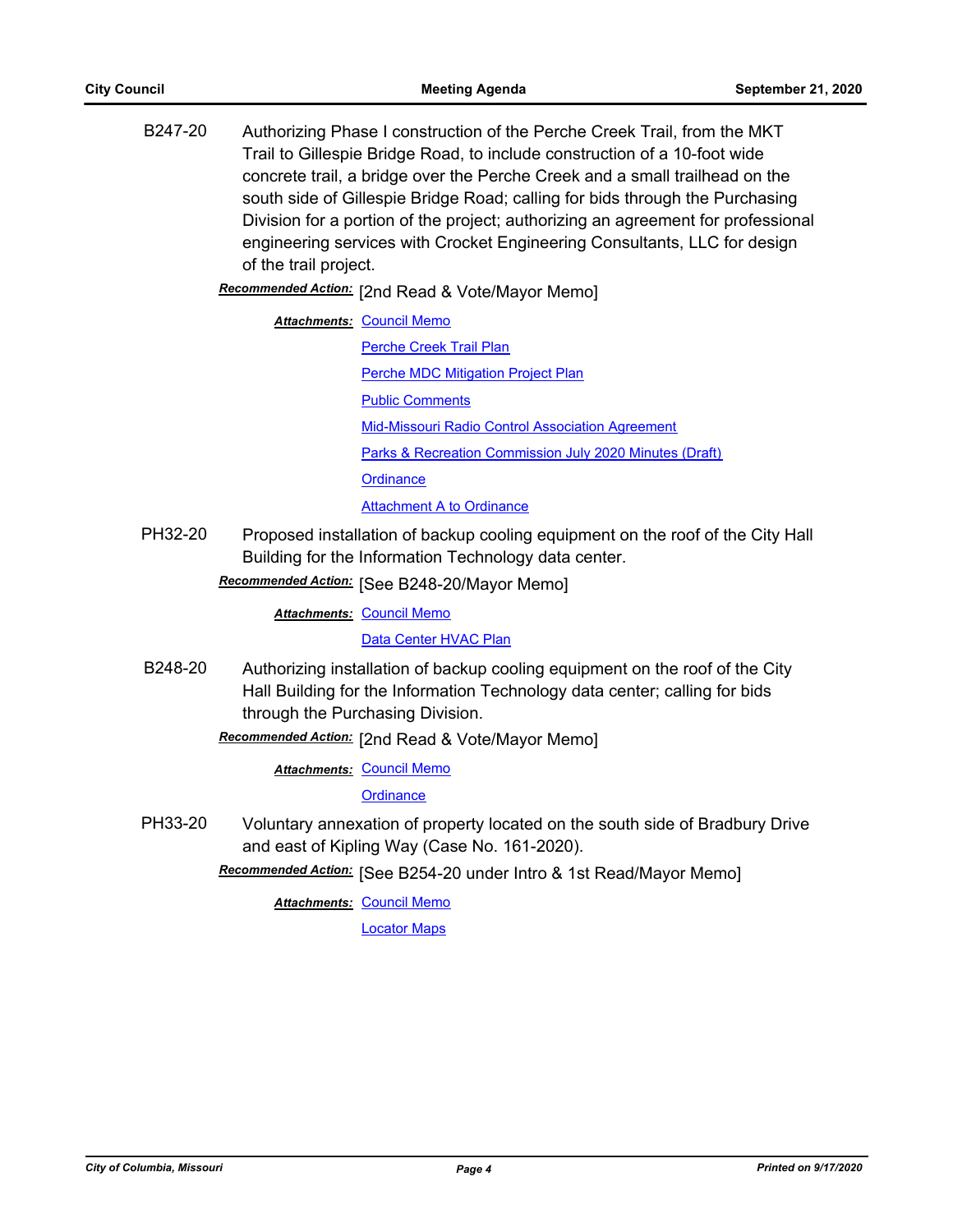## **VI. OLD BUSINESS**

B230-20 Authorizing the issuance of Taxable Special Obligation Refunding Bonds, Series 2020C.

[2nd Read & Vote/Mayor Memo] *Recommended Action:*

**Attachments: [Council Memo](http://gocolumbiamo.legistar.com/gateway.aspx?M=F&ID=8c21fcd0-3436-4340-9c67-add85b1465aa.docx)** [Term Sheet](http://gocolumbiamo.legistar.com/gateway.aspx?M=F&ID=de77c771-172e-4cda-82d2-f4dbbe1929f4.pdf) **[Ordinance](http://gocolumbiamo.legistar.com/gateway.aspx?M=F&ID=c5389380-4145-4f99-a207-ea1e2db5bd7b.doc)** [Exhibit A to Ordinance](http://gocolumbiamo.legistar.com/gateway.aspx?M=F&ID=04e4bb04-f925-4045-b899-0a6d519fb9db.pdf) [Exhibit B to Ordinance](http://gocolumbiamo.legistar.com/gateway.aspx?M=F&ID=702c15fc-2e82-432a-9b8b-c48919685272.pdf) [Exhibit C to Ordinance](http://gocolumbiamo.legistar.com/gateway.aspx?M=F&ID=1855f252-b5a4-4f94-ad96-165b39ff67ff.pdf)

B236-20 Rezoning property located on the northwest corner of the Green Meadows Road and Green Meadows Circle intersection from District R-1 (One-family Dwelling) to District PD (Planned Development); approving a statement of intent; approving "The Godfrey PD Plan"; granting a design adjustment relating to front entrance placement (Case No. 127-2020). (Applicant Request to Table to the October 19, 2020 Council Meeting.)

**Recommended Action:** [2nd Read & Vote/Mayor Memo]

| <b>Attachments: Correspondence - Request to Table</b>           |
|-----------------------------------------------------------------|
| <b>Council Memo</b>                                             |
| <b>Staff Report to Planning and Zoning Commission [Revised]</b> |
| <b>Locator Maps</b>                                             |
| Proposed The Godfrey PD Plan (as presented to PZC)              |
| The Godfrey PD Plan (Revised 8-20-20)                           |
| Accessible Route Exhibit                                        |
| <b>Applicant's Density Exhibit</b>                              |
| Concept Review Plan (11/2019)                                   |
| <b>Supportive Public Correspondence</b>                         |
| Non-Supportive Public Correspondence                            |
| Excerpts from Minutes (July 9)                                  |
| Excerpts from Minutes (August 6)                                |
| Ordinance                                                       |
| <b>Exhibit A to Ordinance</b>                                   |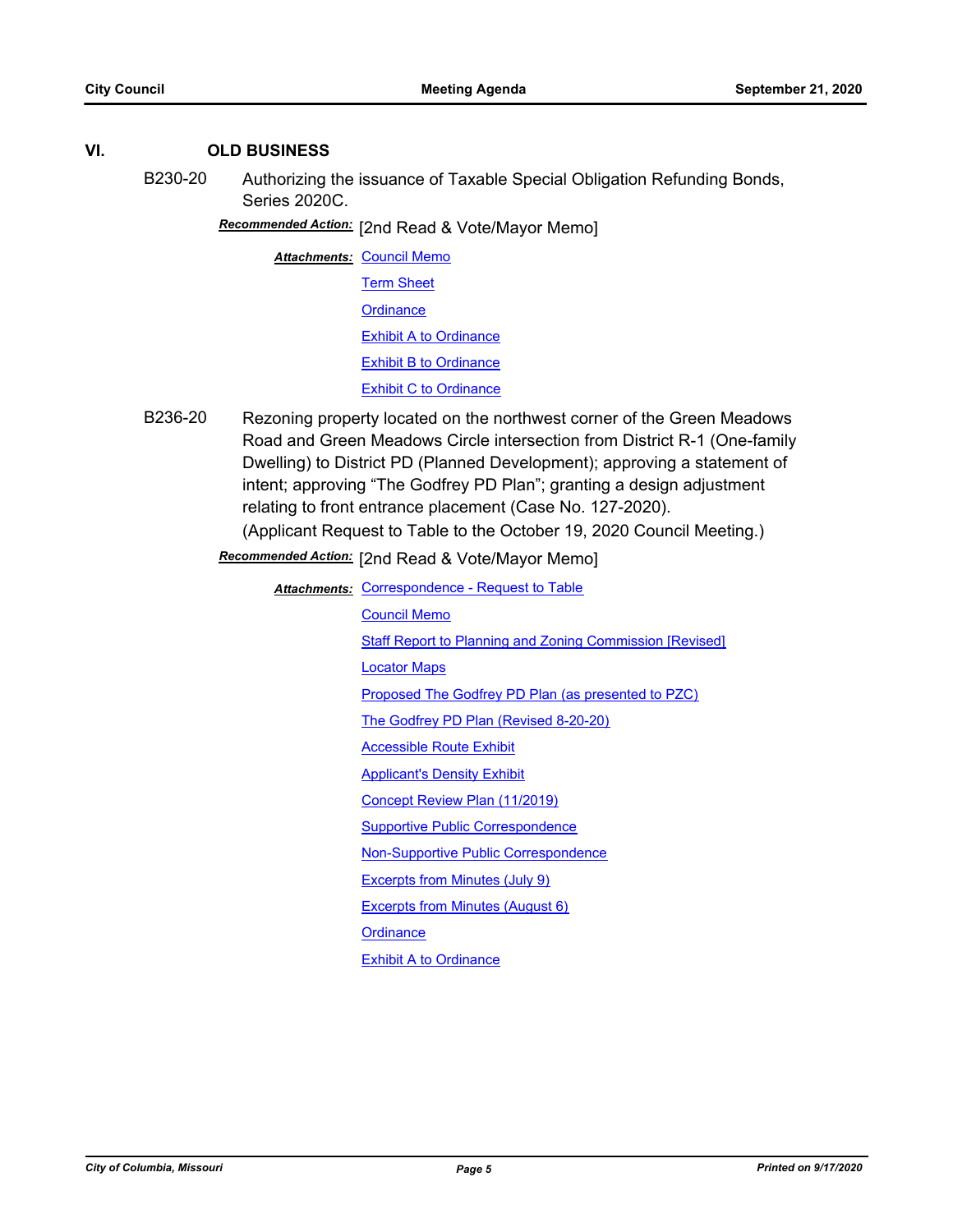B250-20 Amending the FY 2020 Annual Budget by appropriating funds for airport operations and annual transit projects back to transportation sales tax fund balance for future allocation for transportation projects; appropriating capital project funds identified for the Battle Park Phase I project and Chapel Hill Connector - Perche Creek Trail project back to parks sales tax fund balance for future allocation for parks projects.

Recommended Action: [2nd Read & Vote/Mayor Memo]

**Attachments: [Amendment Sheet](http://gocolumbiamo.legistar.com/gateway.aspx?M=F&ID=0d5dab7b-65d2-4e65-a838-0dce5f889666.doc)** [Supplemental Council Memo](http://gocolumbiamo.legistar.com/gateway.aspx?M=F&ID=21d5de7a-f13b-4543-87cd-db605836cc30.docx) [Council Memo](http://gocolumbiamo.legistar.com/gateway.aspx?M=F&ID=7e24d5f2-88d8-478a-a626-33a6e653ef3e.docx) **[Ordinance](http://gocolumbiamo.legistar.com/gateway.aspx?M=F&ID=c05e6ef6-cc8d-4113-a5c5-1aece5645e87.doc)** 

#### **VII. CONSENT AGENDA**

B231-20 Amending Chapter 14 of the City Code to eliminate the safety helmet or headgear requirement for motorcycle operators or passengers as required by state law and modifying the agency responsible for establishing minimum protective standard specifications.

Recommended Action: [2nd Read & Vote/Mayor Memo]

**Attachments: [Council Memo](http://gocolumbiamo.legistar.com/gateway.aspx?M=F&ID=4886ba75-775a-4d7d-a8e0-bc3b8151349b.docx)** 

**[Ordinance](http://gocolumbiamo.legistar.com/gateway.aspx?M=F&ID=23ae001e-18f5-47fb-8635-9bac1452a8e1.doc)** 

B237-20 Rezoning property located on the north side of Texas Avenue and approximately 650 feet west of Providence Road (13, 103, 105 and 107 E. Texas Avenue) from District R-1 (One-family Dwelling) and District R-2 (Two-family Dwelling) to District M-OF (Mixed-use Office) (Case No. 142-2020).

[2nd Read & Vote/Mayor Memo] *Recommended Action:*

**Attachments: [Council Memo](http://gocolumbiamo.legistar.com/gateway.aspx?M=F&ID=d67ec566-72a5-46be-a4a8-8b0c0b485b65.docx)** 

[Staff Report to Planning and Zoning Commission](http://gocolumbiamo.legistar.com/gateway.aspx?M=F&ID=ba42ed56-f69f-4404-bee5-e34e5101c5e3.docx)

[Locator Maps](http://gocolumbiamo.legistar.com/gateway.aspx?M=F&ID=115a412e-4f00-4ff2-9657-f403da3c5db7.pdf)

[Zoning Graphic](http://gocolumbiamo.legistar.com/gateway.aspx?M=F&ID=13971eee-1562-4edf-8967-b4c870aca7c1.pdf)

[Permitted Use Table \(M-OF highlighted\)](http://gocolumbiamo.legistar.com/gateway.aspx?M=F&ID=1056f22e-4a8a-4611-9eb9-4b5ce5f765dc.pdf)

[Comprehensive Plan Appendix Excerpt](http://gocolumbiamo.legistar.com/gateway.aspx?M=F&ID=e5b94ed3-c6f7-475c-acc2-4a69a9f9f8e8.pdf)

[Excerpts from Minutes](http://gocolumbiamo.legistar.com/gateway.aspx?M=F&ID=f81be1f8-11ee-4ff4-830d-db825100be02.docx)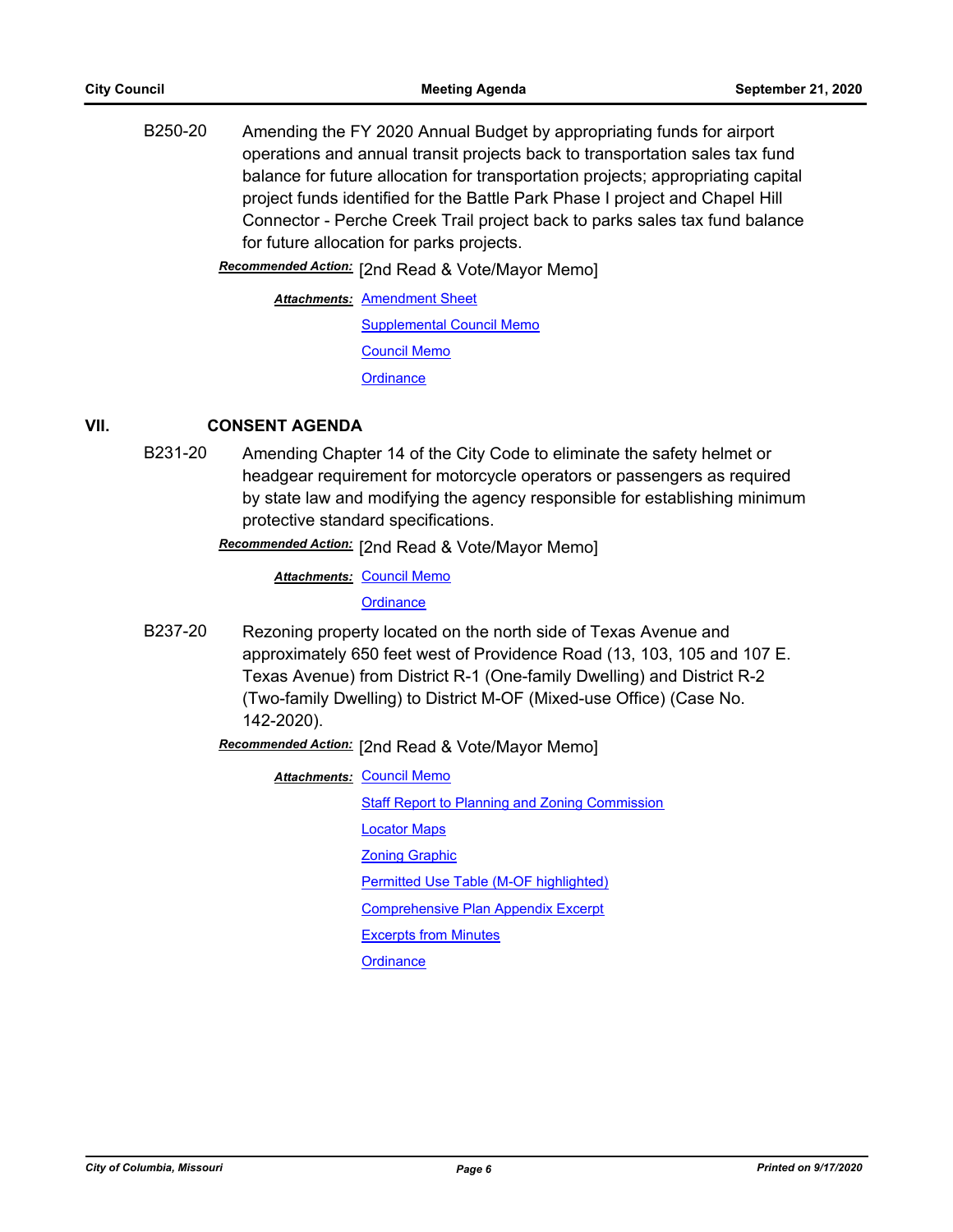B238-20 Granting design adjustments relating to the proposed Final Plat of Boone Electric Plat 2 located on the west side of Range Line Street and north of Business Loop 70 (1413 Range Line Street) to allow an alternative location for utility easement dedication and a lot line to bisect an existing structure (i.e., parking lot) (Case No. 135-2020).

**Recommended Action:** [2nd Read & Vote/Mayor Memo]

**Attachments: [Council Memo](http://gocolumbiamo.legistar.com/gateway.aspx?M=F&ID=0c96ed2f-c4c4-4ed9-88a9-e0d21a5d76fe.docx)** [Staff Report to Planning and Zoning Commission](http://gocolumbiamo.legistar.com/gateway.aspx?M=F&ID=a192efb0-30f5-4665-8360-23d6629a4527.docx) [Locator Maps](http://gocolumbiamo.legistar.com/gateway.aspx?M=F&ID=56a01d3a-ff76-46d6-810c-2cd24ee604f9.pdf) [Design Adjustment Worksheets](http://gocolumbiamo.legistar.com/gateway.aspx?M=F&ID=5f8c2858-cf23-4e3c-b0db-98ff3d678062.pdf) [Final Plat](http://gocolumbiamo.legistar.com/gateway.aspx?M=F&ID=99547cf8-d13f-4c8f-9228-5be750303a02.pdf) [Excerpts from Minutes](http://gocolumbiamo.legistar.com/gateway.aspx?M=F&ID=cc42287f-2a5a-4a50-9a75-59ef5a9727b7.docx) **[Ordinance](http://gocolumbiamo.legistar.com/gateway.aspx?M=F&ID=a12ae056-9f48-4720-84c4-52ff52056866.doc)** 

B239-20 Approving the Final Plat of "Boone Electric Plat 2" located on the west side of Range Line Street and north of Business Loop 70 (1413 Range Line Street); authorizing a performance contract (Case No. 135-2020).

## Recommended Action: [2nd Read & Vote/Mayor Memo]

- **Attachments: [Council Memo](http://gocolumbiamo.legistar.com/gateway.aspx?M=F&ID=002424df-ba10-4b2e-82b5-c6cf4b1a69e8.docx) [Staff Report to Planning and Zoning Commission](http://gocolumbiamo.legistar.com/gateway.aspx?M=F&ID=1c2be4f5-33a8-4211-9f0f-20458d0b2663.docx)** [Locator Maps](http://gocolumbiamo.legistar.com/gateway.aspx?M=F&ID=6f22bfb1-2d3c-4b10-8b74-a06a1d23fa42.pdf) [Final Plat](http://gocolumbiamo.legistar.com/gateway.aspx?M=F&ID=82a798e2-529d-42b5-9c5f-939950920378.pdf) [Design Adjustment Worksheets](http://gocolumbiamo.legistar.com/gateway.aspx?M=F&ID=42113854-f792-48f3-9436-6ad7e694cbc0.pdf) [Excerpts from Minutes](http://gocolumbiamo.legistar.com/gateway.aspx?M=F&ID=8211f1e3-548e-4214-a789-135c9e72734d.docx) **[Ordinance](http://gocolumbiamo.legistar.com/gateway.aspx?M=F&ID=7a219b29-a7bf-40a6-a09a-f58e01fc6e1c.doc)** [Exhibit A to Ordinance](http://gocolumbiamo.legistar.com/gateway.aspx?M=F&ID=6a367587-3f4c-48c9-9083-041180a25282.pdf)
- B240-20 Approving the Final Plat of "Fyfer Place Plat 1" located on the southwest corner of the Broadway and Fyfer Place intersection; authorizing a performance contract (Case No. 144-2020).

Recommended Action: [2nd Read & Vote/Mayor Memo]

**Attachments: [Council Memo](http://gocolumbiamo.legistar.com/gateway.aspx?M=F&ID=953b330d-e15f-4720-a3f2-00db7040c266.docx)** 

**[Staff Report to the Planning and Zoning Commission](http://gocolumbiamo.legistar.com/gateway.aspx?M=F&ID=46624f46-eb43-4879-b007-e4d07bfc61a3.docx)** [Locator Maps](http://gocolumbiamo.legistar.com/gateway.aspx?M=F&ID=15d26d84-65e3-45ff-b029-a6115452edd6.pdf) [Final Plat](http://gocolumbiamo.legistar.com/gateway.aspx?M=F&ID=634ac9e4-bd39-4cab-8fdc-149ebace1c4c.pdf) [Excerpts from Minutes](http://gocolumbiamo.legistar.com/gateway.aspx?M=F&ID=7f8338e3-9c4b-49a6-8215-37c788ddc4ac.docx) **[Ordinance](http://gocolumbiamo.legistar.com/gateway.aspx?M=F&ID=cfa55fbb-64aa-47fd-a382-d5508764fbaa.doc)** [Exhibit A to Ordinance](http://gocolumbiamo.legistar.com/gateway.aspx?M=F&ID=0647d4c1-0e09-4fb5-8485-5fa4bd354688.pdf)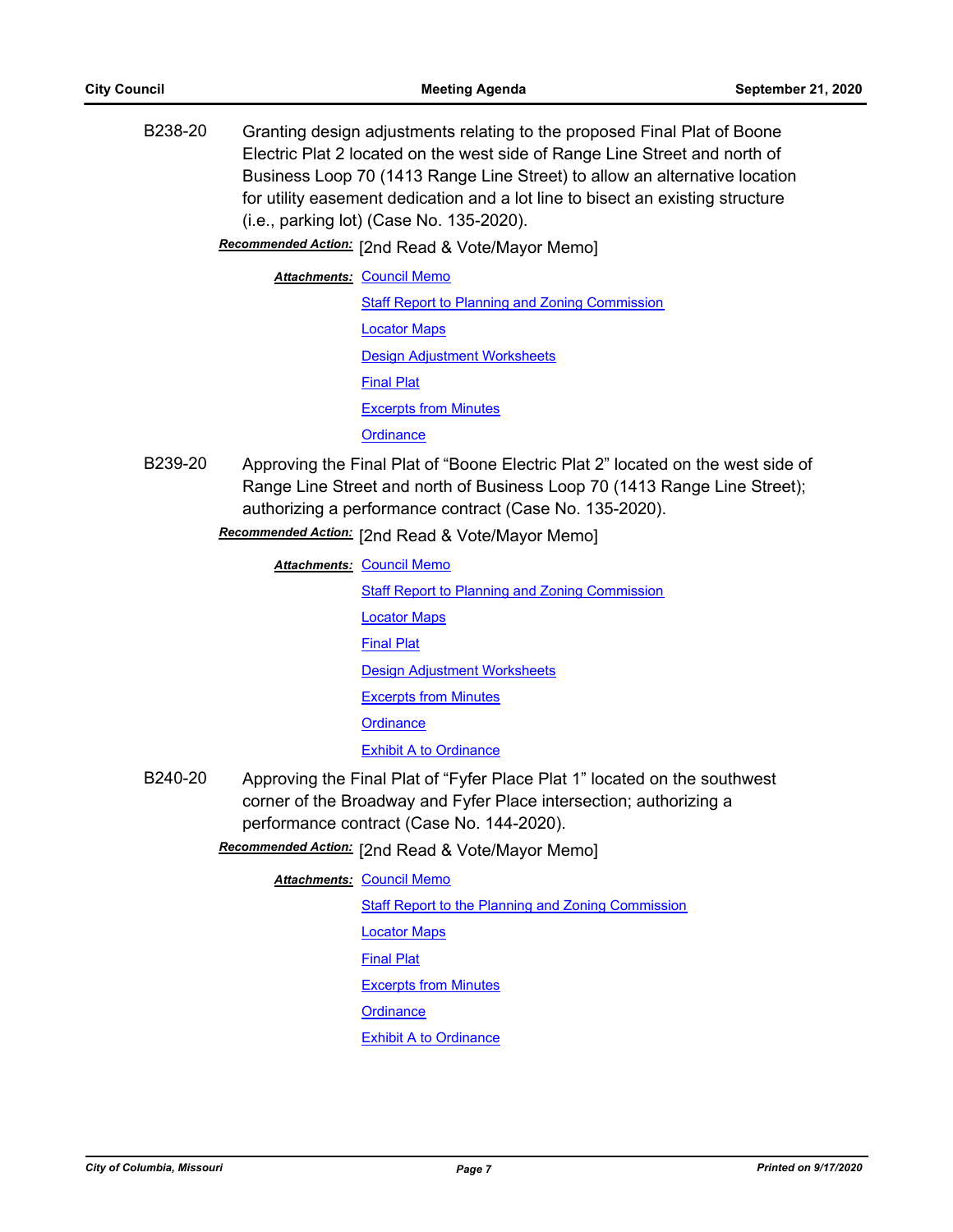B241-20 Approving the Final Plat of "Deerfield Ridge Plat 2-A" located on the northwest corner of the Scott Boulevard and Route K intersection; authorizing a performance contract (Case No. 148-2020).

Recommended Action: [2nd Read & Vote/Mayor Memo]

**Attachments: [Council Memo](http://gocolumbiamo.legistar.com/gateway.aspx?M=F&ID=495d5e28-5057-44d4-9c64-4d254d4e73a9.docx)** 

[Locator Maps](http://gocolumbiamo.legistar.com/gateway.aspx?M=F&ID=2c1880c9-1641-4216-9547-f77ea0374011.pdf)

[Deerfield Ridge Phase 2 PD Plan](http://gocolumbiamo.legistar.com/gateway.aspx?M=F&ID=bf4f8bf7-acc5-46be-ad0b-b44520c856e4.pdf)

[Final Plat](http://gocolumbiamo.legistar.com/gateway.aspx?M=F&ID=11242561-8d3a-4ad4-a376-5cccb4ee517a.pdf)

**[Ordinance](http://gocolumbiamo.legistar.com/gateway.aspx?M=F&ID=f02562de-0fca-4b82-b927-c2261ccdba9f.doc)** 

[Exhibit A to Ordinance](http://gocolumbiamo.legistar.com/gateway.aspx?M=F&ID=b5ccf404-c2e3-43ec-9e09-3072d61bfc5e.pdf)

B242-20 Authorizing a consolidated grant agreement with the Missouri Highways and Transportation Commission for FY 2021 transportation planning purposes (Case No. CATSO-000181-2020).

**Recommended Action:** [2nd Read & Vote/Mayor Memo]

**Attachments: [Council Memo](http://gocolumbiamo.legistar.com/gateway.aspx?M=F&ID=488acc67-a3aa-4336-a6ad-5ce1f0d0bc7b.docx)** 

**[Ordinance](http://gocolumbiamo.legistar.com/gateway.aspx?M=F&ID=5d3be8c3-8191-4ff2-b1f2-1fff2798f5b1.doc)** 

#### [Exhibit A to Ordinance](http://gocolumbiamo.legistar.com/gateway.aspx?M=F&ID=f81c3acf-cfef-4f49-b2df-6eb405d1c42f.pdf)

B243-20 Authorizing an operating agreement with The Curators of the University of Missouri and Bird Rides, Inc. for implementation of a shared active transportation operation for small dockless electric vehicles.

Recommended Action: [2nd Read & Vote/Mayor Memo]

**Attachments: [Council Memo](http://gocolumbiamo.legistar.com/gateway.aspx?M=F&ID=34ee79c8-8c64-4145-802d-1657f86edde9.docx)** 

**[Ordinance](http://gocolumbiamo.legistar.com/gateway.aspx?M=F&ID=9ef90e16-b720-44d1-aeed-4b7b888b81de.doc)** 

[Attachment A to Ordinance](http://gocolumbiamo.legistar.com/gateway.aspx?M=F&ID=2f2d9f02-1065-4eb4-b692-53d326d12bcd.pdf)

B244-20 Authorizing a contract with Consolidated Public Water Supply District No. 1 of Boone County, Missouri relating to the relocation of a waterline along the north side of Route K as part of the Sinclair Road/Route K/Old Plank Road roundabout improvement project.

**Recommended Action:** [2nd Read & Vote/Mayor Memo]

**Attachments: [Council Memo](http://gocolumbiamo.legistar.com/gateway.aspx?M=F&ID=1ac6eb24-3b05-4ac4-9bd7-d4b28fe37727.docx)** 

[Location Diagram](http://gocolumbiamo.legistar.com/gateway.aspx?M=F&ID=318945b9-7fcd-4a33-ade3-7483578d0341.pdf)

**[Ordinance](http://gocolumbiamo.legistar.com/gateway.aspx?M=F&ID=3fdab645-03ef-450b-b1db-83784929d3e5.doc)** 

**[Attachment A to Ordinance](http://gocolumbiamo.legistar.com/gateway.aspx?M=F&ID=5c82a84f-ab56-4a15-ba45-aeeb19dbdc5f.pdf)**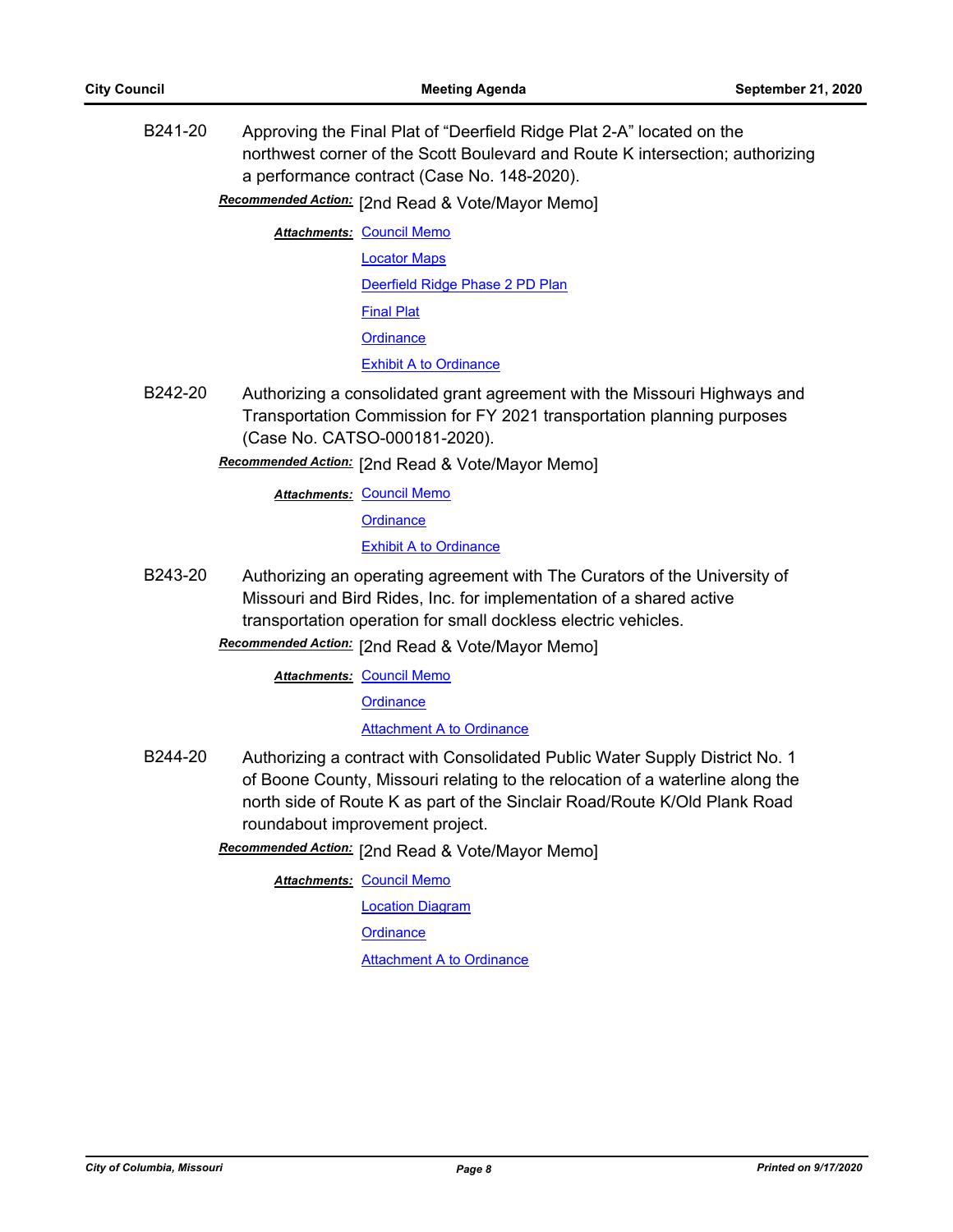B245-20 Authorizing an agreement with Regional Economic Development Incorporated (REDI) for the lease of office space at 500 E. Walnut Street located in the Fifth Street and Walnut Street municipal parking facility.

Recommended Action: [2nd Read & Vote/Mayor Memo]

**Attachments: [Council Memo](http://gocolumbiamo.legistar.com/gateway.aspx?M=F&ID=22b7ec8b-04b7-4b4a-a5b7-231d1e20efe5.docx)** 

**[Ordinance](http://gocolumbiamo.legistar.com/gateway.aspx?M=F&ID=d1c5509d-a756-4c6e-a107-5e8d0b400959.doc)** 

[Exhibit A to Ordinance](http://gocolumbiamo.legistar.com/gateway.aspx?M=F&ID=ac216e2b-6797-4d0d-8c50-4268788f5f07.pdf)

B246-20 Authorizing an economic development agreement with the Columbia Chamber of Commerce, Boone County, Missouri, The Curators of the University of Missouri and Regional Economic Development Incorporated (REDI).

**Recommended Action:** [2nd Read & Vote/Mayor Memo]

**Attachments: [Council Memo](http://gocolumbiamo.legistar.com/gateway.aspx?M=F&ID=0641d815-c5ba-49ff-abf9-33a27ebc2060.docx)** [1988 Economic Development Agreement](http://gocolumbiamo.legistar.com/gateway.aspx?M=F&ID=cc4a8a4d-d5ed-45e0-a679-88833dde4eee.pdf) [2005 Economic Development Agreement](http://gocolumbiamo.legistar.com/gateway.aspx?M=F&ID=815d2f79-999d-48b1-8dbc-2b34468bb945.pdf) **[Ordinance](http://gocolumbiamo.legistar.com/gateway.aspx?M=F&ID=126c1b98-4f26-43c1-b6b4-4b7d6b50aedb.doc)** [Attachment A to Ordinance](http://gocolumbiamo.legistar.com/gateway.aspx?M=F&ID=c5aadde8-32d8-444d-93a5-3f57b0d808a5.pdf)

- B249-20 Authorizing a non-federal reimbursable agreement with the Federal Aviation Administration for a commissioned flight inspection of the Runway End Identifier Lights System (REILS) on Runway 2-20 at the Columbia Regional Airport.
	- Recommended Action: [2nd Read & Vote/Mayor Memo]

**Attachments: [Council Memo](http://gocolumbiamo.legistar.com/gateway.aspx?M=F&ID=c5e22355-1e73-4e5e-b0c2-e7353afc2267.docx) [Ordinance](http://gocolumbiamo.legistar.com/gateway.aspx?M=F&ID=e7690c03-d895-49a7-9dc0-0957e414168c.doc)** [Exhibit A to Ordinance](http://gocolumbiamo.legistar.com/gateway.aspx?M=F&ID=517be2fe-a3bd-485d-8806-a9783d04e412.pdf)

B251-20 Accepting conveyances for drainage and sewer purposes; accepting Stormwater Management/BMP Facilities Covenants.

Recommended Action: [2nd Read & Vote/Mayor Memo]

**Attachments: [Council Memo](http://gocolumbiamo.legistar.com/gateway.aspx?M=F&ID=7bff0cc2-e4d1-4636-8279-26421a8433ec.docx)** 

**[Ordinance](http://gocolumbiamo.legistar.com/gateway.aspx?M=F&ID=ad689410-ca5f-4df2-ab5b-5a2c005143a3.doc)** 

B252-20 Accepting conveyances for utility and temporary construction purposes.

**Recommended Action:** [2nd Read & Vote/Mayor Memo]

**Attachments: [Council Memo](http://gocolumbiamo.legistar.com/gateway.aspx?M=F&ID=dcec7548-fea1-474e-9fc2-9827a221c339.docx)**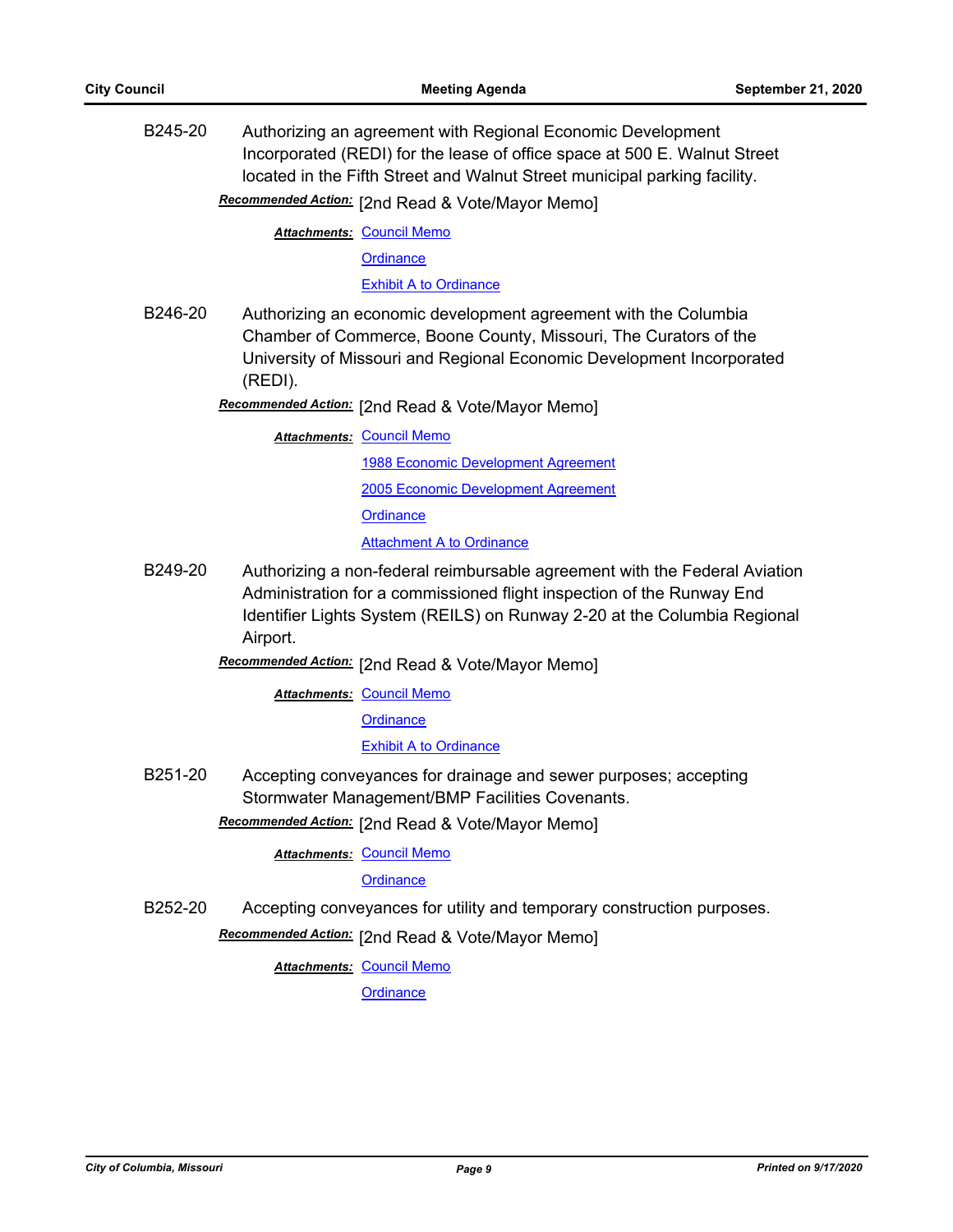R110-20 Setting a public hearing: consider options to provide enhanced fall protection and related self-harm deterrent measures for the Fifth Street and Walnut Street municipal parking structure.

**Recommended Action:** [Read & Vote/Mayor Memo]

**Attachments: [Council Memo](http://gocolumbiamo.legistar.com/gateway.aspx?M=F&ID=92943d31-1357-4471-beea-6ad3c4438522.docx)** 

[Parking Structure Graphic](http://gocolumbiamo.legistar.com/gateway.aspx?M=F&ID=4dad3d84-3c4d-4548-8242-0a9f02787da9.pdf)

[Comments from Interested Parties Meeting](http://gocolumbiamo.legistar.com/gateway.aspx?M=F&ID=ad6bd241-794c-4d2d-9342-e436774e1906.pdf)

## **[Resolution](http://gocolumbiamo.legistar.com/gateway.aspx?M=F&ID=daafec40-1e44-4393-b59b-54e346c7f1f7.doc)**

R111-20 Setting a public hearing: proposed construction of improvements at the Again Street Park to include replacement of the existing playground structure and swings, installation of an asphalt overlay and restriping the basketball court, installation of an ADA compliant walkway from the basketball court to Pershing Avenue, installation of park benches and a disc golf basket, replacement of a drinking fountain, and drainage and fencing improvements to the baseball field.

**Recommended Action:** [Read & Vote/Mayor Memo]

**Attachments: [Council Memo](http://gocolumbiamo.legistar.com/gateway.aspx?M=F&ID=478f5d47-b950-4f22-a633-1881ac2755c0.docx)** [Plan](http://gocolumbiamo.legistar.com/gateway.aspx?M=F&ID=9bb43d07-bf9d-41c3-a515-f6e41bbc64b2.pdf) [Public Comments](http://gocolumbiamo.legistar.com/gateway.aspx?M=F&ID=702112aa-ea59-4df9-931d-e01b2120a9b2.pdf) **[Resolution](http://gocolumbiamo.legistar.com/gateway.aspx?M=F&ID=14106e43-0c1e-4bed-b914-54fa3880abc0.doc)** 

R112-20 Setting a public hearing: proposed construction of improvements at the Lake of the Woods Golf Course to include construction of a replacement golf cart barn, cart washing station and a secured storage area for a fuel tank and dumpster, and installation of perimeter fencing.

**Recommended Action:** [Read & Vote/Mayor Memo]

**Attachments: [Council Memo](http://gocolumbiamo.legistar.com/gateway.aspx?M=F&ID=c714f597-24d9-487f-bff5-8d2f477473cf.docx)** [Plans](http://gocolumbiamo.legistar.com/gateway.aspx?M=F&ID=e6cbf3f8-cb41-4144-9602-37640813324e.pdf)

#### **[Resolution](http://gocolumbiamo.legistar.com/gateway.aspx?M=F&ID=8be09cde-87bb-4b62-bc71-ade9f94898b3.doc)**

R113-20 Expressing support for replacement of downtown public housing units with the construction of the Kinney Point Apartments and the Columbia Housing Authority's Associated Application to the Missouri Housing Development Commission for low-income housing tax credits.

**Recommended Action:** [Read & Vote/Mayor Memo]

**Attachments: [Council Memo](http://gocolumbiamo.legistar.com/gateway.aspx?M=F&ID=d244847f-771a-4c4b-b72a-07cd60a1cecf.docx)** 

[Correspondence from CHA - Proposed Kinney Point Apartments Project](http://gocolumbiamo.legistar.com/gateway.aspx?M=F&ID=5b43045b-39aa-4720-a30b-31cb2f658cc4.pdf) **[Resolution](http://gocolumbiamo.legistar.com/gateway.aspx?M=F&ID=453df0f3-d939-401b-8d6c-d19ba7e1a89e.doc)**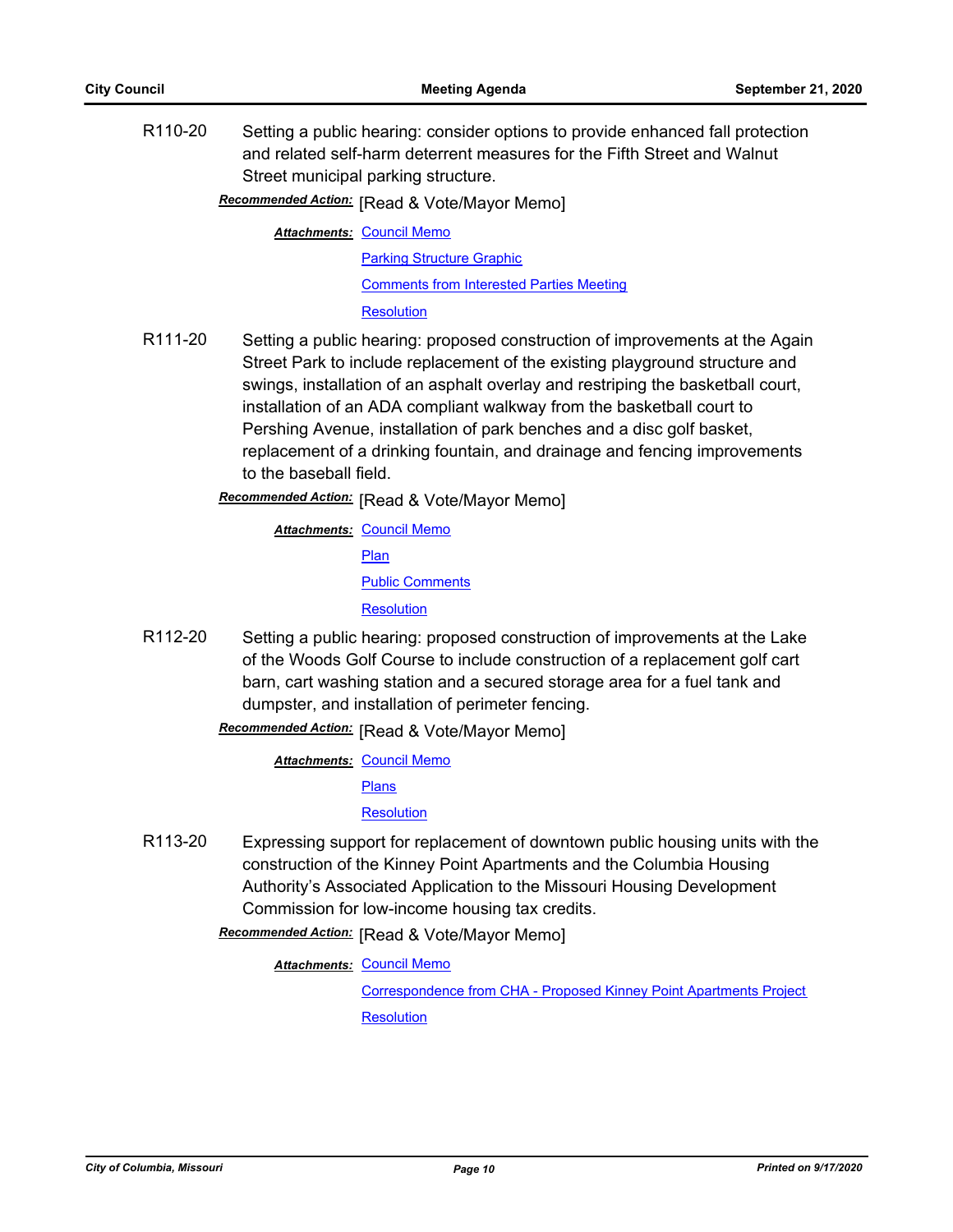R114-20 Expressing support for the installation of an electric vehicle charging station along the Alternative Fuel Corridor at or near the intersection of I-70 and U.S. Highway 63 including intended financial participation by the City of Columbia of up to \$50,000.00 to assist with the construction of such charging station.

**Recommended Action:** [Read & Vote/Mayor Memo]

**Attachments: [Council Memo](http://gocolumbiamo.legistar.com/gateway.aspx?M=F&ID=c3554ea6-89f1-481a-ab19-42361426dfc3.docx)** [Location Map](http://gocolumbiamo.legistar.com/gateway.aspx?M=F&ID=1524708a-9ac4-4f8c-b60a-d4a9106081a6.docx)

**[Resolution](http://gocolumbiamo.legistar.com/gateway.aspx?M=F&ID=fdc0fdef-5481-4cd4-a872-53976e69db37.doc)** 

R115-20 Authorizing the submission of an application for and acceptance of the receipt of coronavirus relief funds administered by Boone County for allowable expenses under the federal Coronavirus Aid, Relief, and Economic Security (CARES) Act; establishing an effective date.

**Recommended Action:** [Read & Vote/Mayor Memo]

**Attachments: [Council Memo](http://gocolumbiamo.legistar.com/gateway.aspx?M=F&ID=9ef2ac72-01b3-4a20-92aa-6569b5436f61.docx)** 

**[Resolution](http://gocolumbiamo.legistar.com/gateway.aspx?M=F&ID=1dc20137-047c-4607-a839-6fc6ab05d058.doc)** 

## **VIII. NEW BUSINESS**

#### **IX. INTRODUCTION AND FIRST READING**

B253-20**\*** Repealing Section 4 of Ordinance No. 024210 to lift the temporary waiver relating to the completion of employee performance evaluations.

Recommended Action: [Intro & 1st Read/Mayor Memo]

**Attachments: [Council Memo](http://gocolumbiamo.legistar.com/gateway.aspx?M=F&ID=05179316-c6b9-4b2b-8399-cbd8561fc27f.docx)** 

[Ordinance No. 024210 \(B91-20\)](http://gocolumbiamo.legistar.com/gateway.aspx?M=F&ID=046f6620-fc50-4c41-9e4b-6d6a85c850c9.pdf)

**[Ordinance](http://gocolumbiamo.legistar.com/gateway.aspx?M=F&ID=aad2b3ea-513a-401a-82ed-ba7638272dd9.doc)** 

B254-20**\*\*** Voluntary annexation of property located on the south side of Bradbury Drive and east of Kipling Way (4000 Bradbury Drive); establishing permanent District R-1 (One-family Dwelling) zoning (Case No. 143-2020).

**Recommended Action:** [Intro & 1st Read/Mayor Memo]

**Attachments: [Council Memo](http://gocolumbiamo.legistar.com/gateway.aspx?M=F&ID=2259b480-6a57-4e01-a148-a144ad19805f.docx)** 

[Staff Report to Planning and Zoning Commission](http://gocolumbiamo.legistar.com/gateway.aspx?M=F&ID=61eda50f-7738-4750-a26c-0b1da5f4e681.pdf)

[Locator Maps](http://gocolumbiamo.legistar.com/gateway.aspx?M=F&ID=f840f8df-dead-47f5-bde7-00fcad67b274.pdf)

- [Zoning Graphic](http://gocolumbiamo.legistar.com/gateway.aspx?M=F&ID=a019b385-393b-4e09-8e0d-f78d8bde4927.pdf)
- [Excerpts from Minutes](http://gocolumbiamo.legistar.com/gateway.aspx?M=F&ID=d52fa4ed-bcb6-42c4-8cfc-1b7b394c516d.pdf)
- [Public Correspondence](http://gocolumbiamo.legistar.com/gateway.aspx?M=F&ID=206f8fde-b99d-4f29-968e-8a795be247f9.pdf)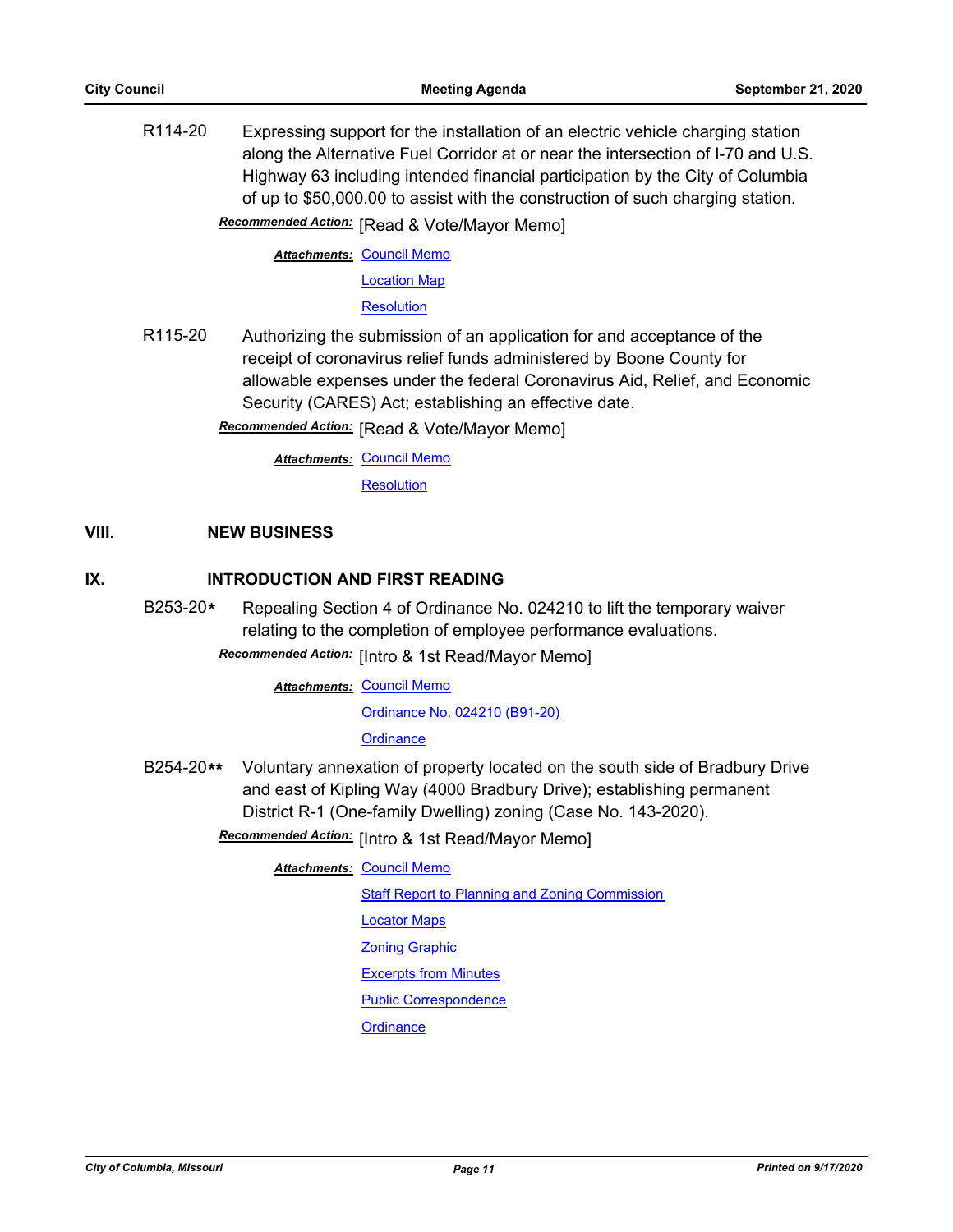B255-20**\*\*** Changing the uses allowed within the "Schapira Clinic" O-P Development Plan located southwest of the intersection of College Avenue and Rogers Street (411 N. College Avenue); approving a revised statement of intent (Case No. 149-2020).

Recommended Action: [Intro & 1st Read/Mayor Memo]

**Attachments: [Council Memo](http://gocolumbiamo.legistar.com/gateway.aspx?M=F&ID=0e8d9775-6be8-4f9d-8489-35cc669915e0.docx)** 

**[Staff Report to Planning and Zoning Commission](http://gocolumbiamo.legistar.com/gateway.aspx?M=F&ID=3fdb3660-bbb0-4b64-88e2-ea3b376c7832.docx)** [Ordinance No. 023961 \(B212-19\)](http://gocolumbiamo.legistar.com/gateway.aspx?M=F&ID=db556f17-2882-468c-926f-4c567fd9bf4e.pdf) [Locator Maps](http://gocolumbiamo.legistar.com/gateway.aspx?M=F&ID=bf988f8c-730c-4cba-b670-724be361cb42.pdf) [Excerpts from Minutes](http://gocolumbiamo.legistar.com/gateway.aspx?M=F&ID=16a19d1f-4c64-4ee6-b5f4-d9575832fe7b.docx) **[Ordinance](http://gocolumbiamo.legistar.com/gateway.aspx?M=F&ID=b72f2732-0f55-41d0-9714-b5b06a93b9a1.doc)** [Exhibit A to Ordinance](http://gocolumbiamo.legistar.com/gateway.aspx?M=F&ID=39768859-6042-4caa-a700-4e7fe849b689.pdf)

B256-20**\*** Granting a design adjustment relating to the proposed Final Plat of Nowell's Addition, Plat No. 2 located on the northeast corner of Wilkes Boulevard and Sixth Street (600 and 602 Wilkes Boulevard) to allow a reduced utility dedication (Case No. 74-2020).

**Recommended Action:** [Intro & 1st Read/Mayor Memo]

- **Attachments: [Council Memo](http://gocolumbiamo.legistar.com/gateway.aspx?M=F&ID=b7230440-6335-4bf5-b39a-cc1947829600.docx)** [Staff Report to Planning and Zoning Commission](http://gocolumbiamo.legistar.com/gateway.aspx?M=F&ID=348c3f50-1e07-4031-8235-f53ab30a10d9.docx) [Locator Maps](http://gocolumbiamo.legistar.com/gateway.aspx?M=F&ID=1ea74e4d-057d-47ab-a821-e2e82d757250.pdf) [Attachment to PZC Report-Design Adjustment Worksheet](http://gocolumbiamo.legistar.com/gateway.aspx?M=F&ID=35e971cf-d434-44a2-9848-71795ceb2dbb.pdf) [Attachment to PZC Report-Final Plat](http://gocolumbiamo.legistar.com/gateway.aspx?M=F&ID=bb0df6d3-0fa0-4929-bf22-3e08bfa9c80e.pdf) [Excerpts from Minutes](http://gocolumbiamo.legistar.com/gateway.aspx?M=F&ID=52ac96f9-dd94-409f-bb56-05932bed2534.docx) **[Ordinance](http://gocolumbiamo.legistar.com/gateway.aspx?M=F&ID=e9f216f8-6652-4f2a-a93f-c9372be34b84.doc)**
- B257-20**\*** Approving the Final Plat of "Nowell's Addition, Plat No. 2" located on the northeast corner of Wilkes Boulevard and Sixth Street (600 and 602 Wilkes Boulevard) (Case No. 74-2020).

Recommended Action: [Intro & 1st Read/Mayor Memo]

**Attachments: [Council Memo](http://gocolumbiamo.legistar.com/gateway.aspx?M=F&ID=cfcccbc2-25ab-4b41-9a8d-46d1e71f1a23.docx)** 

[Staff Report to Planning and Zoning Commission](http://gocolumbiamo.legistar.com/gateway.aspx?M=F&ID=1e74a61a-3c27-45bc-857a-0ccff0edf11c.docx) [Locator Maps](http://gocolumbiamo.legistar.com/gateway.aspx?M=F&ID=cbcc5336-c977-4991-a4a7-90163cb19400.pdf) [Final Plat](http://gocolumbiamo.legistar.com/gateway.aspx?M=F&ID=c6781721-e929-45c6-8ab3-a210f24b79c6.pdf) [Attachment to PZC Report-Design Adjustment Worksheet](http://gocolumbiamo.legistar.com/gateway.aspx?M=F&ID=60fd668a-55bb-47c1-a1a0-73361b0b23ce.pdf) [Excerpts from Minutes](http://gocolumbiamo.legistar.com/gateway.aspx?M=F&ID=dac4363c-6b56-45c3-929f-b9e86a6ff6ce.docx) **[Ordinance](http://gocolumbiamo.legistar.com/gateway.aspx?M=F&ID=ad368ce3-1b79-4f79-b7dc-dadd8996298b.doc)**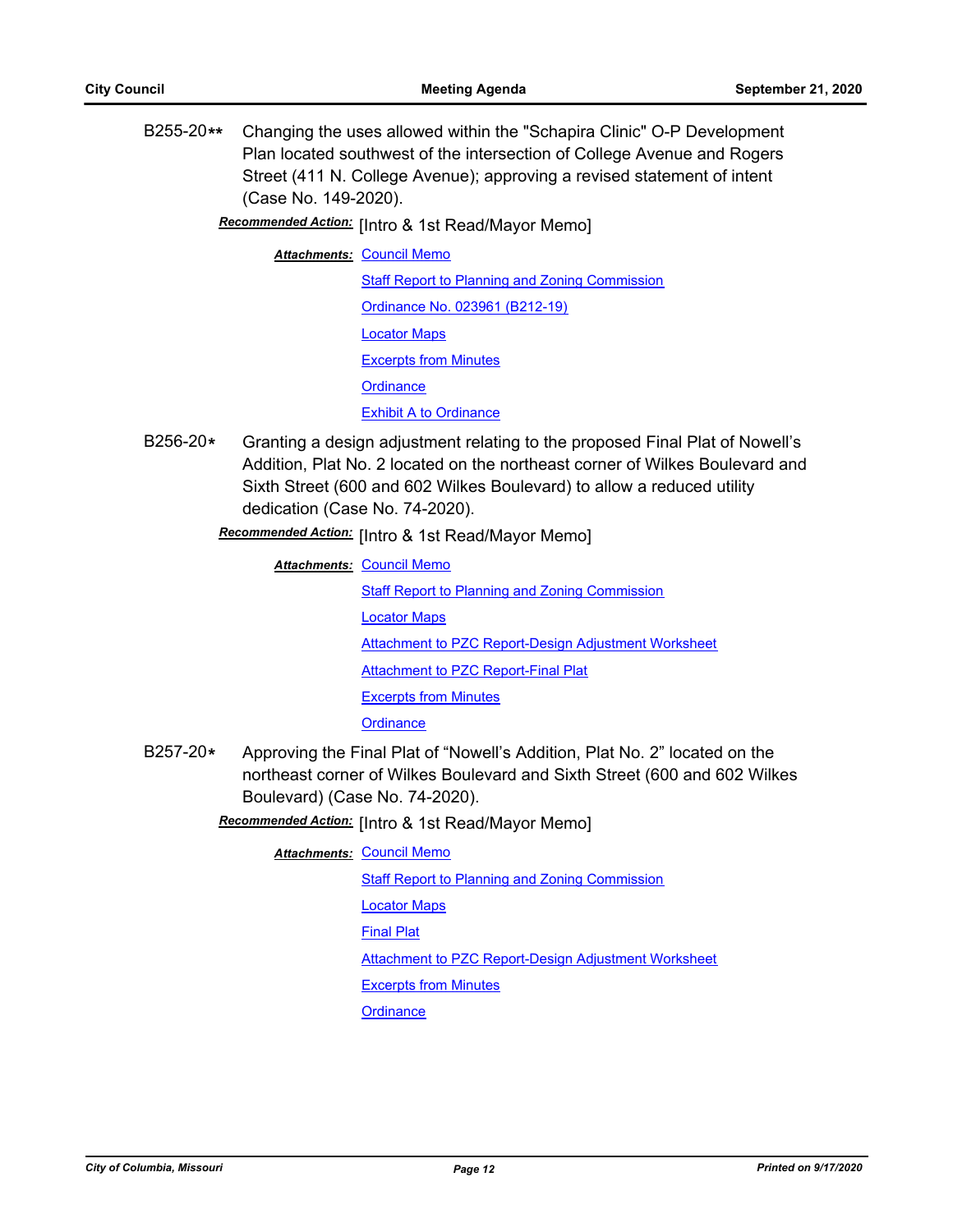B258-20**\*** Accepting conveyances for utility purposes relating to the proposed Final Plat of Moon Valley Subdivision Plat 1 located southeast of the terminus of Moon Valley Road (Case No. 08-2020).

Recommended Action: [Intro & 1st Read/Mayor Memo]

**Attachments: [Council Memo](http://gocolumbiamo.legistar.com/gateway.aspx?M=F&ID=fefa7afd-081e-4129-ac79-b1991b64f1a4.docx)** 

[Locator Maps](http://gocolumbiamo.legistar.com/gateway.aspx?M=F&ID=cc87f826-d1a9-4a21-bd7a-4ac579b3e2fe.pdf)

[Final Plat Graphic](http://gocolumbiamo.legistar.com/gateway.aspx?M=F&ID=11b57c63-9b71-40ae-bb5d-5c779cbd71f8.pdf)

**[Ordinance](http://gocolumbiamo.legistar.com/gateway.aspx?M=F&ID=54b88ef2-ceee-4a28-8d63-97404684784e.doc)** 

B259-20**\*** Authorizing Amendment No. 1 to the power purchase agreements with Crystal Lake Wind III, LLC for the purchase of wind energy.

Recommended Action: [Intro & 1st Read/Mayor Memo]

**Attachments: [Council Memo](http://gocolumbiamo.legistar.com/gateway.aspx?M=F&ID=53faf0ef-21aa-481e-9f7a-65b2b7c1f715.docx)** 

**[Ordinance](http://gocolumbiamo.legistar.com/gateway.aspx?M=F&ID=80b501b0-f668-4b81-a9ea-4018335881fe.doc)** 

[Exhibit A to Ordinance](http://gocolumbiamo.legistar.com/gateway.aspx?M=F&ID=72804732-5e45-4091-b2ff-e7f4dfa54a89.pdf)

[Exhibit B to Ordinance](http://gocolumbiamo.legistar.com/gateway.aspx?M=F&ID=f9dbee4e-5b08-4974-b374-c314941880d6.pdf)

B260-20**\*** Accepting conveyances for temporary construction and drainage purposes. Recommended Action: [Intro & 1st Read/Mayor Memo]

**Attachments: [Council Memo](http://gocolumbiamo.legistar.com/gateway.aspx?M=F&ID=50387e5b-3834-41aa-9a4e-c1d219d5e8aa.docx)** 

**[Ordinance](http://gocolumbiamo.legistar.com/gateway.aspx?M=F&ID=1f23a73f-7db4-4a1b-ac80-e7125fd9ac5e.doc)** 

B261-20 Authorizing construction of improvements at the Again Street Park to include replacement of the existing playground structure and swings, installation of an asphalt overlay and restriping of the basketball court, installation of an ADA compliant walkway from the basketball court to Pershing Avenue, installation of park benches and a disc golf basket, replacement of a drinking fountain, and drainage and fencing improvements to the baseball field; calling for bids through the Purchasing Division for a portion of the project.

**Recommended Action:** [Intro & 1st Read/Mayor Memo]

**Attachments: [Council Memo](http://gocolumbiamo.legistar.com/gateway.aspx?M=F&ID=70e82a20-3f9c-4000-85f7-744809f1f92b.docx)** [Plan](http://gocolumbiamo.legistar.com/gateway.aspx?M=F&ID=a7c87359-ac86-4ff6-ab49-4d128014b2b3.pdf) [Public Comments](http://gocolumbiamo.legistar.com/gateway.aspx?M=F&ID=2ffc8c5d-ec49-4a7c-a987-ab0d66ba6c22.pdf) **[Ordinance](http://gocolumbiamo.legistar.com/gateway.aspx?M=F&ID=2773ca6d-6ee9-4e42-881a-7c9dec38eb35.doc)**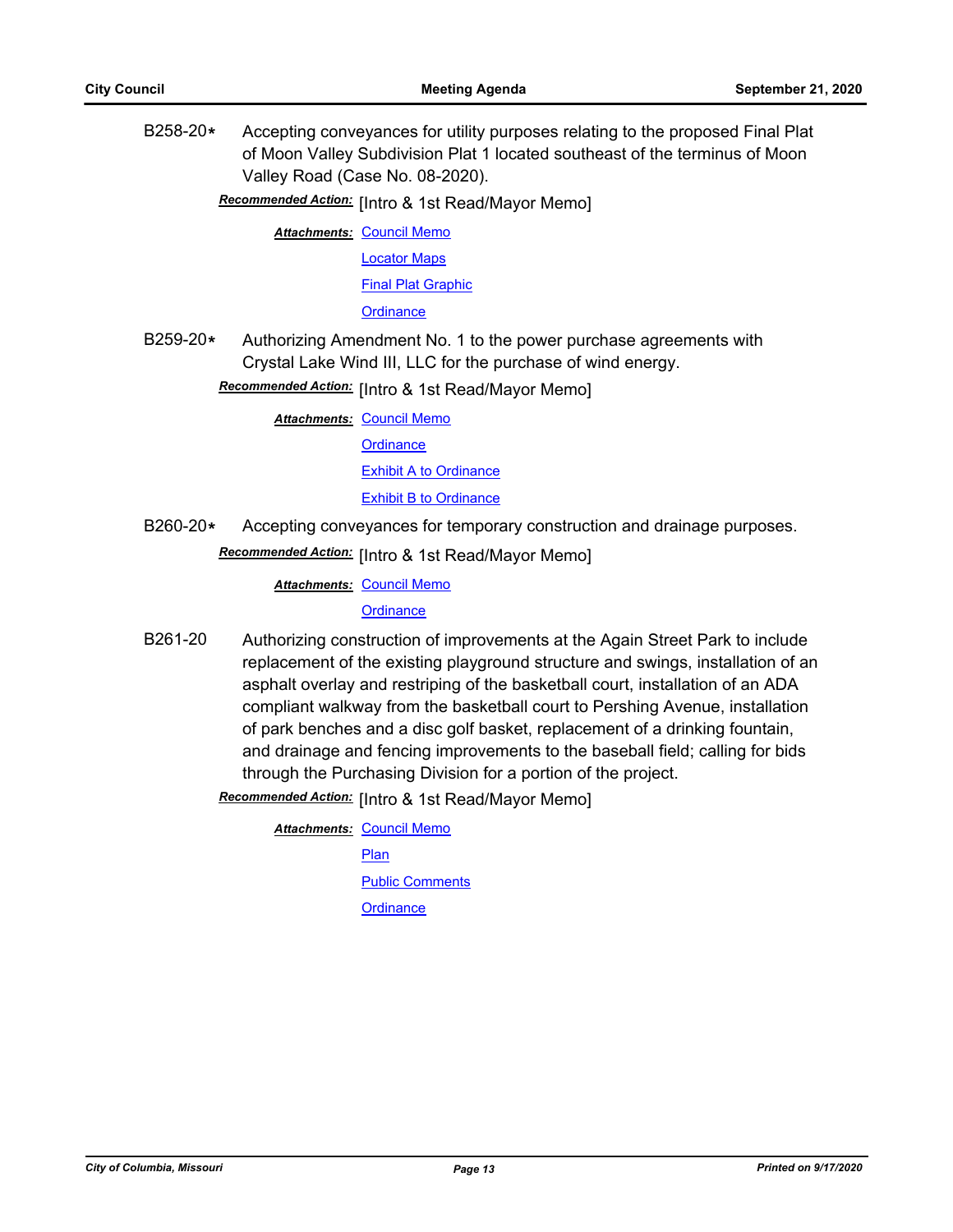- B262-20 Authorizing construction of improvements at the Lake of the Woods Golf Course to include construction of a replacement golf cart barn, cart washing station and a secured storage area for a fuel tank and dumpster, and installation of perimeter fencing; calling for bids through the Purchasing Division for a portion of the project. Recommended Action: [Intro & 1st Read/Mayor Memo] **Attachments: [Council Memo](http://gocolumbiamo.legistar.com/gateway.aspx?M=F&ID=bff36e92-56a2-448d-a9dd-4905d8f01c48.docx)** [Plans](http://gocolumbiamo.legistar.com/gateway.aspx?M=F&ID=146f9e08-15b1-4e08-b636-a7518174a1a3.pdf) **[Ordinance](http://gocolumbiamo.legistar.com/gateway.aspx?M=F&ID=b52991b5-36e0-48d4-8fe0-d095f2999dca.doc)**
- B263-20**\*** Authorizing renewal of an intergovernmental user agreement with St. Louis County, Missouri relating to the prescription drug monitoring program.

**Recommended Action:** [Intro & 1st Read/Mayor Memo]

**Attachments: [Council Memo](http://gocolumbiamo.legistar.com/gateway.aspx?M=F&ID=4e34b236-73c9-4262-978a-2f4de2479800.docx) [Ordinance](http://gocolumbiamo.legistar.com/gateway.aspx?M=F&ID=f6609e59-ddb5-41de-8d66-576ad9905fac.doc)** 

[Exhibit A to Ordinance](http://gocolumbiamo.legistar.com/gateway.aspx?M=F&ID=9c3eb68e-3697-4b70-97cb-263f7a224710.pdf)

B264-20**\*** Authorizing a Memorandum of Understanding with the Missouri Department of Health and Senior Services for STD testing and treatment services.

Recommended Action: [Intro & 1st Read/Mayor Memo]

**Attachments: [Council Memo](http://gocolumbiamo.legistar.com/gateway.aspx?M=F&ID=eea6f496-da8a-4eb3-afb5-21b467fea062.docx)** 

**[Ordinance](http://gocolumbiamo.legistar.com/gateway.aspx?M=F&ID=36aa018f-2c62-451e-8e4d-81c83a320952.doc)** 

#### [Exhibit A to Ordinance](http://gocolumbiamo.legistar.com/gateway.aspx?M=F&ID=a40d9262-8463-45aa-8e6b-a76c215a92ae.pdf)

B265-20**\*** Authorizing a program services contract with the Missouri Department of Health and Human Services for Epidemiology and Laboratory Capacity (ELC) CARES funding for case investigation, contact tracing, coordination and reporting activities associated with COVID-19 testing.

**Recommended Action:** [Intro & 1st Read/Mayor Memo]

**Attachments: [Council Memo](http://gocolumbiamo.legistar.com/gateway.aspx?M=F&ID=9c264054-524c-4c11-ab98-e6207a81e477.docx)** 

**[Ordinance](http://gocolumbiamo.legistar.com/gateway.aspx?M=F&ID=16752805-304a-4467-a5fd-008234083a31.doc)** 

[Exhibit A to Ordinance](http://gocolumbiamo.legistar.com/gateway.aspx?M=F&ID=add785bc-46a6-4bac-9803-768f9063b0d9.pdf)

B266-20**\*** Authorizing a program services contract with the Missouri Department of Health and Senior Services for the Increasing Adult Influenza Vaccination Rates Project.

Recommended Action: [Intro & 1st Read/Mayor Memo]

**Attachments: [Council Memo](http://gocolumbiamo.legistar.com/gateway.aspx?M=F&ID=6304bd4b-07ee-419a-bb9e-bf1260b8bb1a.docx)** 

**[Ordinance](http://gocolumbiamo.legistar.com/gateway.aspx?M=F&ID=ae943583-f163-4996-9bda-3d72f5cba64e.doc)** 

[Exhibit A to Ordinance](http://gocolumbiamo.legistar.com/gateway.aspx?M=F&ID=13a1f15c-a4b2-445c-904a-1e2800044daf.pdf)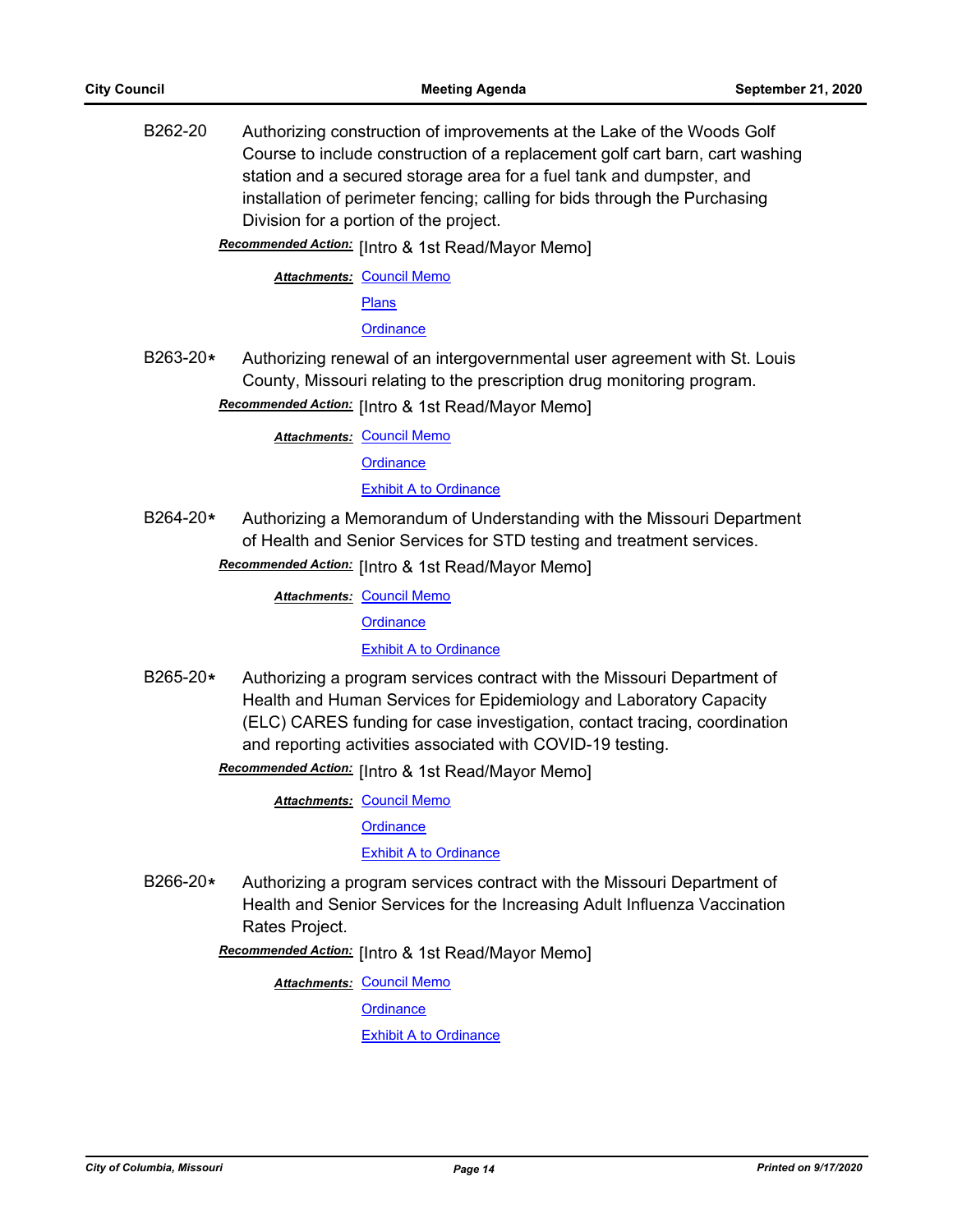B267-20**\*** Authorizing an intergovernmental agreement with the County of Boone, Missouri relating to the Edward Byrne Memorial Justice Assistance Grant (JAG) Program FY 2020 Local Solicitation.

Recommended Action: [Intro & 1st Read/Mayor Memo]

**Attachments: [Council Memo](http://gocolumbiamo.legistar.com/gateway.aspx?M=F&ID=4574203d-f53e-40e0-b2ff-062e8ffae8b2.docx)** 

**[Ordinance](http://gocolumbiamo.legistar.com/gateway.aspx?M=F&ID=71af59b7-8913-4223-acf3-0a3271a6e6ae.doc)** 

[Exhibit A to Ordinance](http://gocolumbiamo.legistar.com/gateway.aspx?M=F&ID=f80976d3-f821-430c-b3d9-52e2226715bc.pdf)

B268-20**\*** Authorizing a contract with the Missouri Department of Transportation - Highway Safety and Traffic Division for acceptance of a grant for a DWI traffic enforcement unit.

Recommended Action: [Intro & 1st Read/Mayor Memo]

**Attachments: [Council Memo](http://gocolumbiamo.legistar.com/gateway.aspx?M=F&ID=c17cfe67-a314-4eb5-bf26-37752d6dd5b9.docx)** 

**[Ordinance](http://gocolumbiamo.legistar.com/gateway.aspx?M=F&ID=01715fa6-9732-41eb-8f65-aa74a505a7e6.doc)** 

#### [Exhibit A to Ordinance](http://gocolumbiamo.legistar.com/gateway.aspx?M=F&ID=d43c0e1c-e956-41a8-a179-af08f3221ef1.pdf)

B269-20**\*** Authorizing a contract with the Missouri Department of Transportation - Highway Safety and Traffic Division for acceptance of a grant for DWI enforcement relating to sobriety checkpoints and saturation patrols.

Recommended Action: [Intro & 1st Read/Mayor Memo]

**Attachments: [Council Memo](http://gocolumbiamo.legistar.com/gateway.aspx?M=F&ID=0846e64d-5902-458a-9a3b-818ff04da4ae.docx)** 

**[Ordinance](http://gocolumbiamo.legistar.com/gateway.aspx?M=F&ID=ec61fb16-d07b-4068-8277-175b86aba144.doc)** 

#### [Exhibit A to Ordinance](http://gocolumbiamo.legistar.com/gateway.aspx?M=F&ID=440a6b17-a13c-43fc-9739-f21bb2e43408.pdf)

B270-20**\*** Authorizing a contract with the Missouri Department of Transportation - Highway Safety and Traffic Division for acceptance of a grant for dedicated enforcement of hazardous moving violations.

Recommended Action: [Intro & 1st Read/Mayor Memo]

**Attachments: [Council Memo](http://gocolumbiamo.legistar.com/gateway.aspx?M=F&ID=8e51206f-2b25-4136-a9de-3fb39d734e12.docx)** 

**[Ordinance](http://gocolumbiamo.legistar.com/gateway.aspx?M=F&ID=117692ae-27a8-45ef-adc3-a375e1bfbd72.doc)** 

[Exhibit A to Ordinance](http://gocolumbiamo.legistar.com/gateway.aspx?M=F&ID=efd47df5-e4b6-4b1b-acf7-2e1e465bb308.pdf)

B271-20**\*** Authorizing a contract with the Missouri Department of Transportation - Highway Safety and Traffic Division for acceptance of a grant to conduct special traffic enforcement of hazardous moving violations.

**Recommended Action:** [Intro & 1st Read/Mayor Memo]

**Attachments: [Council Memo](http://gocolumbiamo.legistar.com/gateway.aspx?M=F&ID=21a1f1e6-d25e-4a49-8fd1-47abb8b99297.docx)** 

**[Ordinance](http://gocolumbiamo.legistar.com/gateway.aspx?M=F&ID=5ca7649a-b0ea-467a-8479-e8e8c86aea34.doc)** 

**[Exhibit A to Ordinance](http://gocolumbiamo.legistar.com/gateway.aspx?M=F&ID=0cb10497-0eed-4d58-ac31-7f85634ef38b.pdf)**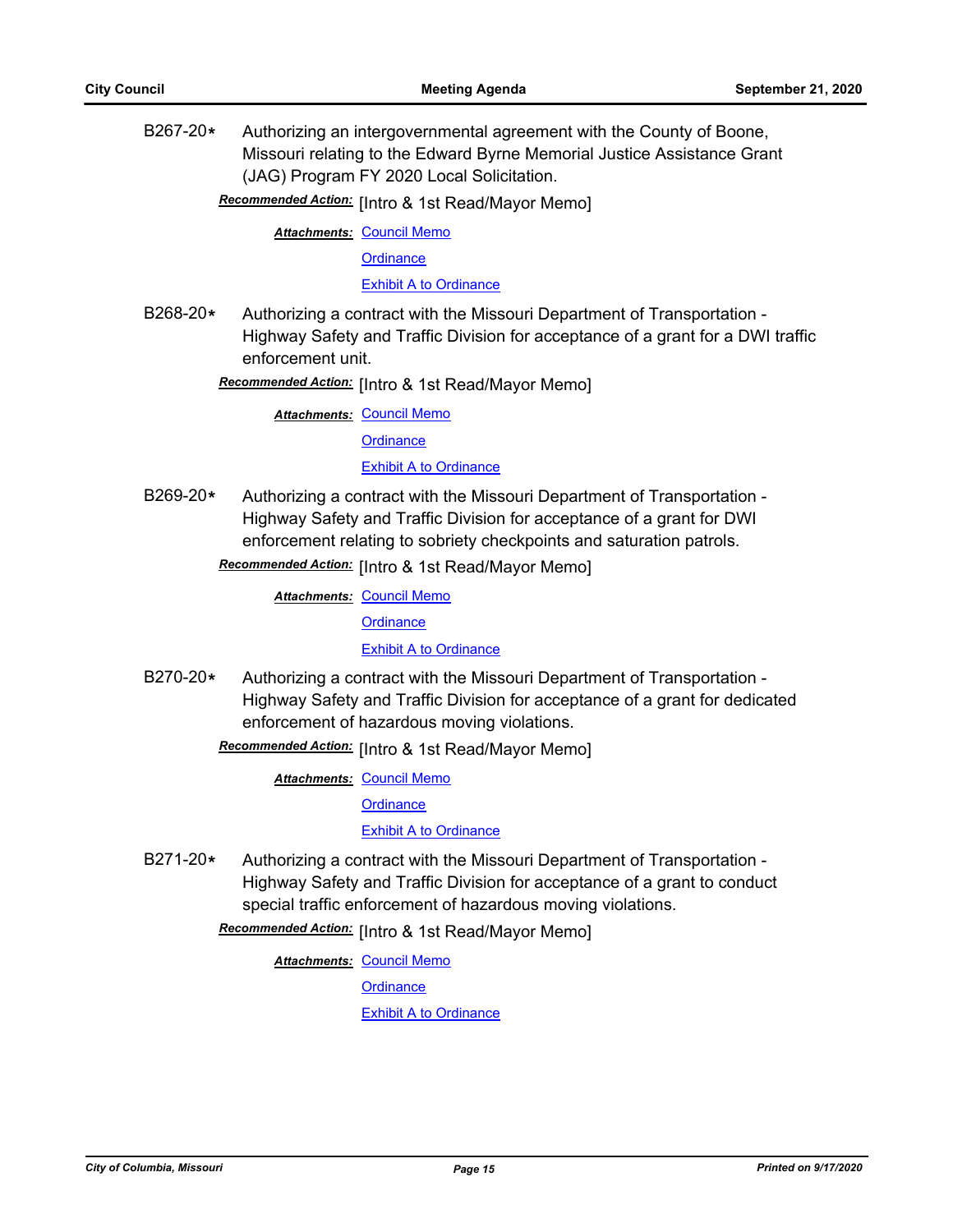B272-20**\*** Authorizing a contract with the Missouri Department of Transportation - Highway Safety and Traffic Division for acceptance of a youth alcohol enforcement grant to conduct compliance checks.

**Recommended Action:** [Intro & 1st Read/Mayor Memo]

**Attachments: [Council Memo](http://gocolumbiamo.legistar.com/gateway.aspx?M=F&ID=ae06826d-3e6c-4588-b6fc-37f7004a15ac.docx)** 

**[Ordinance](http://gocolumbiamo.legistar.com/gateway.aspx?M=F&ID=bc36c851-9f60-4832-bc1f-2acd72764ee9.doc)** 

[Exhibit A to Ordinance](http://gocolumbiamo.legistar.com/gateway.aspx?M=F&ID=64d9373b-f53d-442b-967e-d52fe027ec8c.pdf)

B273-20**\*** Authorizing acceptance of an Assistance to Firefighters grant from the U.S. Department of Homeland Security for the purchase of fitness equipment and training sessions for the Fire Department.

[Intro & 1st Read/Mayor Memo] *Recommended Action:*

**Attachments: [Council Memo](http://gocolumbiamo.legistar.com/gateway.aspx?M=F&ID=ce4b3e88-bd03-49c4-87d5-0b35340f769d.docx)** 

[Award Letter](http://gocolumbiamo.legistar.com/gateway.aspx?M=F&ID=69bed687-e5e5-4a1f-9a49-59f2ce22176c.pdf)

**[Ordinance](http://gocolumbiamo.legistar.com/gateway.aspx?M=F&ID=db947baa-7a16-4d43-8386-2d563abb0f02.doc)** 

B274-20**\*** Repealing Ordinance No. 024240 which amended the FY 2020 Annual Budget by appropriating designated loan funds for Phase I construction of the terminal building project at the Columbia Regional Airport and enacting new provisions related thereto.

**Recommended Action:** [Intro & 1st Read/Mayor Memo]

**Attachments: [Council Memo](http://gocolumbiamo.legistar.com/gateway.aspx?M=F&ID=b955105d-6485-40d4-a7ac-ac5324b38a62.docx)** 

**[Ordinance](http://gocolumbiamo.legistar.com/gateway.aspx?M=F&ID=ae995a36-f10c-4974-9179-629fa46059b3.doc)** 

B275-20**\*** Amending Chapter 19 of the City Code to establish poll worker leave for City employees.

**Recommended Action:** [Intro & 1st Read/Mayor Memo]

**Attachments: [Council Memo](http://gocolumbiamo.legistar.com/gateway.aspx?M=F&ID=43271a25-79a3-4415-a77d-a58ca551c245.docx)**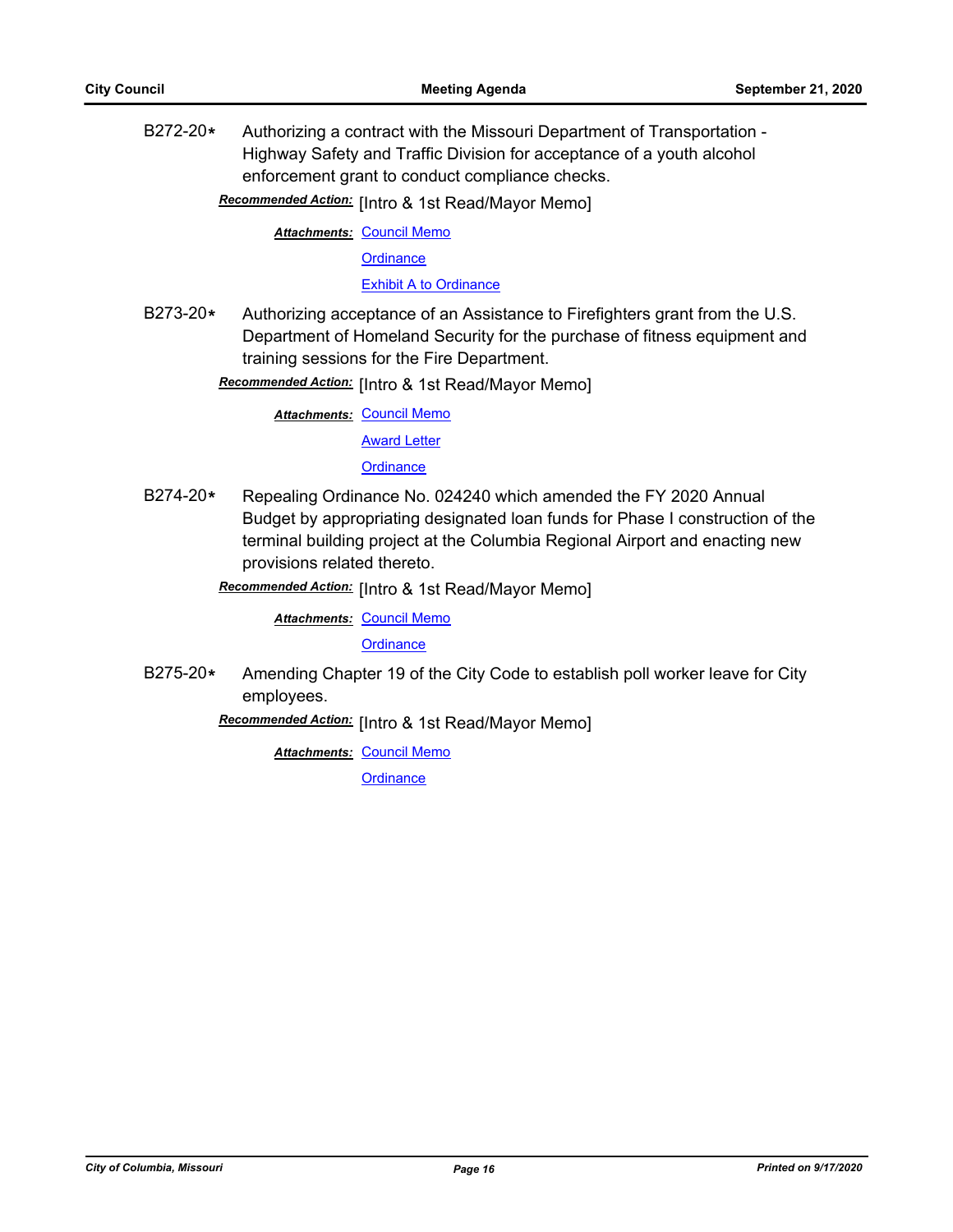**\*Non-zoning related introductory item that may be included on a future agenda as a consent item. Any such item can be removed from the consent agenda and placed under old business or new business at the request of a council member or any other interested person. The request must be made at the beginning of the council meeting at which the council bill or resolution is scheduled to be acted upon.** 

**\*\*Zoning related introductory item that may be included on a future agenda as a consent item. Any such item can be removed from the consent agenda and placed under old business at the request of a council member or any other interested person. The request must be made to the city clerk before noon on the Wednesday before the council meeting at which the council bill is scheduled to be considered for passage.**

**Non-asterisk items are expected to be included in a future agenda as a public hearing or an old business item.**

#### **X. REPORTS**

REP50-20 Citizens Police Review Board: Proposed Amendments to Chapter 21. **Recommended Action:** [Memo]

*Attachments:* [Council Memo](http://gocolumbiamo.legistar.com/gateway.aspx?M=F&ID=8d6d3787-84f8-4bcb-96b6-a49c6f5b13bf.docx)

REP51-20 Downtown Community Improvement District (CID) Board of Directors - Membership Change Due to Resignation.

**Recommended Action:** [Memo]

Attachments: [Letter from Mayor to Council re: 9-8-20 CID Correspondence](http://gocolumbiamo.legistar.com/gateway.aspx?M=F&ID=d70430f1-435e-4639-9c74-11b957650966.pdf)

[Correspondence from the Downtown CID - 9-8-20](http://gocolumbiamo.legistar.com/gateway.aspx?M=F&ID=732ae8b3-c43c-43ed-a617-364cbe85d947.pdf)

[Response to 8-12-20 CID Correspondence](http://gocolumbiamo.legistar.com/gateway.aspx?M=F&ID=fa114e5b-5e14-4885-b153-b3710f0f05da.pdf)

[Correspondence from the Downtown CID - 8-12-20](http://gocolumbiamo.legistar.com/gateway.aspx?M=F&ID=4962d281-2ffc-4c26-8c81-f9e8d0cb87fa.pdf)

REP52-20 Correspondence from the staff of the Downtown Community Improvement District related to the downtown curbside pick-up pilot program.

**Recommended Action:** [Memo]

*Attachments:* [Downtown CID Staff Correspondence](http://gocolumbiamo.legistar.com/gateway.aspx?M=F&ID=4523bde1-5e7b-4885-81c5-81606e547534.docx)

REP53-20 Monthly Finance Report.

**Recommended Action: [Memo]** 

**Attachments: [Council Memo](http://gocolumbiamo.legistar.com/gateway.aspx?M=F&ID=5f126244-1915-496f-b21a-990fcae5d1f8.docx)** 

[Refunding Bond Savings](http://gocolumbiamo.legistar.com/gateway.aspx?M=F&ID=303ae2ea-0672-46dd-bd5b-50794011e2c2.pdf)